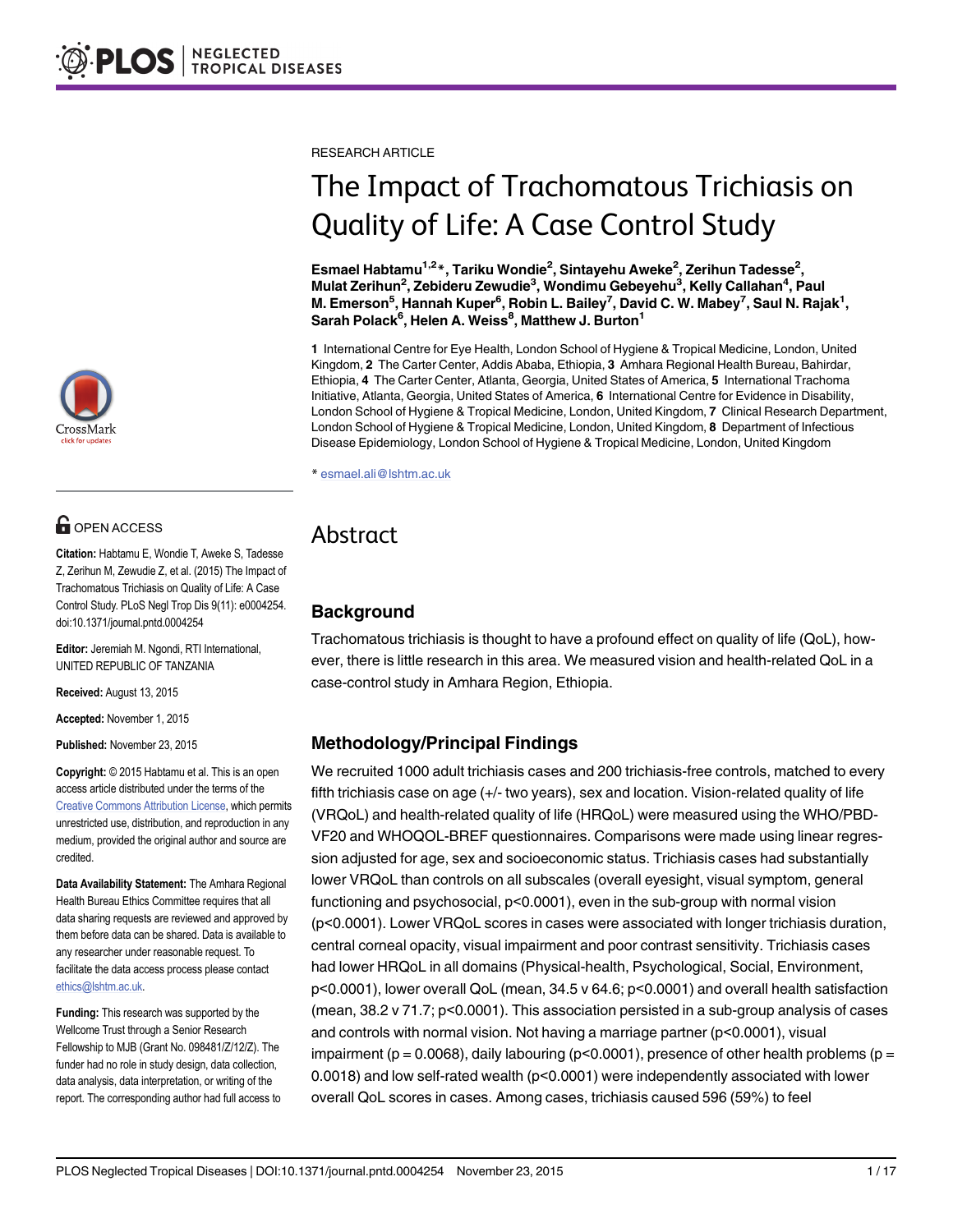<span id="page-1-0"></span>all the data and had final responsibility for the decision to submit for publication.

Competing Interests: The authors have declared no competing interests exist.

embarrassed, 913 (91.3%) to worry they may lose their remaining eyesight and 681 (68.1%) to have sleep disturbance.

#### Conclusions/Significance

Trachomatous trichiasis substantially reduces vision and health related QoL and is disabling, even without visual impairment. Prompt trichiasis intervention is needed both to prevent vision loss and to alleviate physical and psychological suffering, social exclusion and improve overall well-being. Implementation of the full SAFE strategy is needed to prevent the development of trachomatous trichiasis.

## Author Summary

There is clear evidence that visual impairment generally reduces quality of life. However, relatively little is known about the impact that trachomatous trichiasis (TT) has on the lives of affected people with and without the presence of visual impairment. We measured the impact of TT on vision and health-related quality of life in 1000 people with TT using standard WHO quantitative tools and compared these with 200 trichiasis-free controls, matched to every fifth trichiasis case on age, sex and location. We found TT cases had lower vision and health related quality of life than controls regardless of visual impairment and other health problems suggesting the burden of TT goes beyond visual loss. The results provide solid data for advocacy and encourage programme leaders and funders to secure resources to promote trichiasis intervention. Trichiasis causes considerable physical and psychosocial trauma including sleep disturbance, low self-esteem and possibly a less stable marriage regardless of visual impairment. These suggest that, timely treatment is needed not only to prevent visual loss but also alleviate physical and psychological suffering and social exclusion of TT patients, thereby improving their physical and psychological health, general functioning and social relations.

## Introduction

Trachoma is the leading infectious cause of blindness worldwide [[1\]](#page-15-0). About 229 million people live in trachoma endemic areas [\[2](#page-15-0)]. The disease starts in early childhood with repeated episodes of Chlamydia trachomatis infection. This triggers conjunctival inflammation of the upper eyelid, which leads to scarring. The scarring causes the eyelid to turn in (entropion) and the eyelashes to scratch the eye, which is known as trachomatous trichiasis (TT). Visual impairment and blindness develop when the cornea is damaged directly or indirectly by the trichiasis and ocular surface dysfunction, leading to corneal opacification (CO). Approximately 7.3 million people have un-treated trichiasis [\[3](#page-15-0)]. It is estimated that 2.4 million people are visually impaired from trachoma worldwide, among which between 439,000 and 1.2 million are estimated to be irreversibly blind  $[2,4]$ .

Clinical examination provides little insight into the impact a condition has on the overall functioning and life of an affected individual and their family. Trichiasis can cause ocular pain and impaired vision but it can also have a profound effect on broader aspects of general health and well-being [\[5\]](#page-15-0). However, there is very limited data on the effect of trichiasis and its associated visual impairment on quality of life (QoL). QoL is a broad concept that refers to an "individual's perceptions of their position in life in the context of the culture and value systems in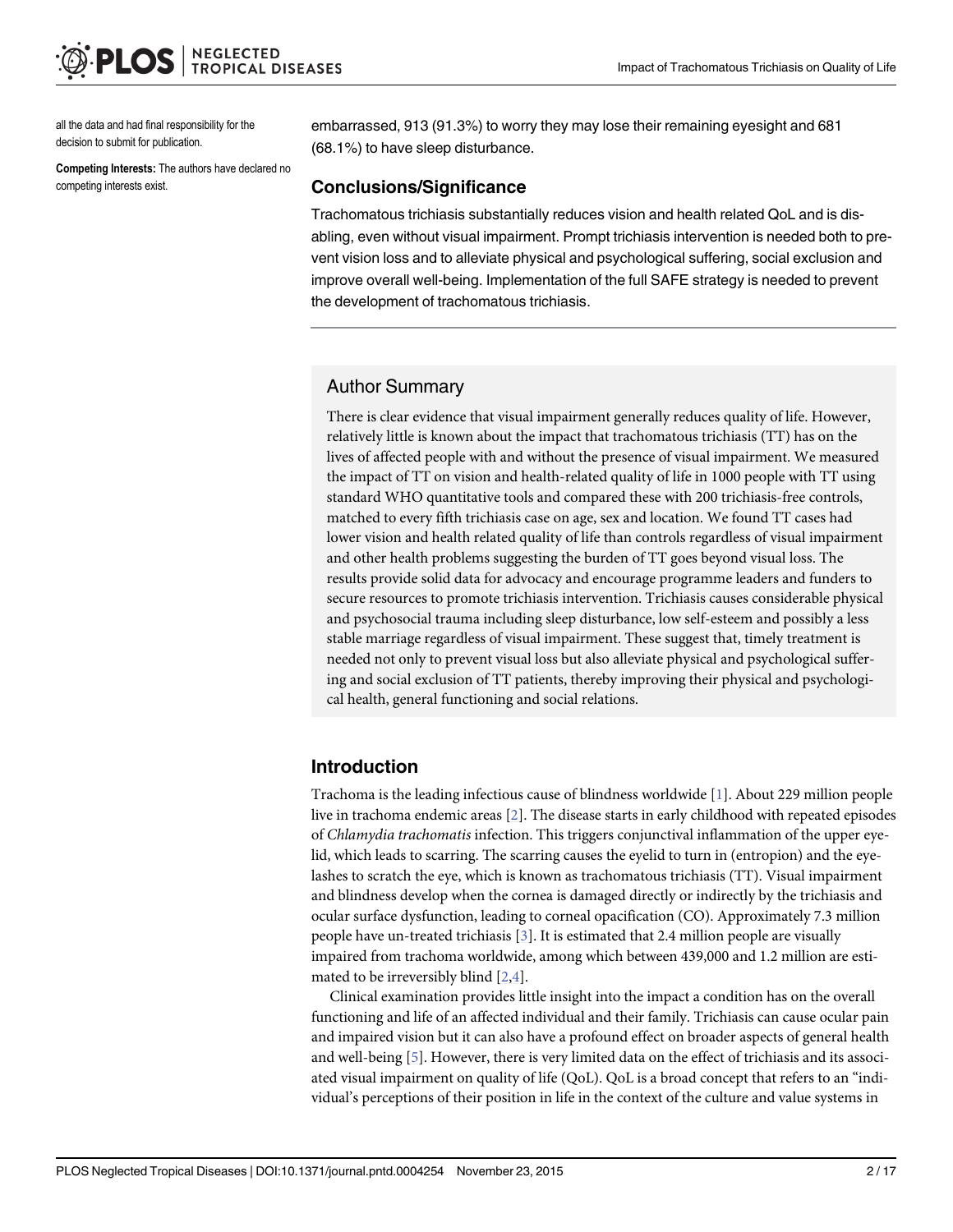<span id="page-2-0"></span>which they live and in relation to their goals, expectations, standards and concerns" [\[6\]](#page-15-0). It can be measured quantitatively by a variety of tools including health-related quality of life (HRQoL) tools and tools measuring broader concepts to evaluate the overall experience of life [\[7](#page-15-0)]. HRQoL tools can be further divided into those measuring disease-specific quality of life (e.g. vision related QoL) and generic HRQoL [[7\]](#page-15-0).

A comprehensive vision related quality of life (VRQoL) measure has been developed by the World Health Organization (WHO): WHO/PBD-VF20 (World Health Organisation/ Prevention of Blindness and Deafness—Visual Functioning 20 item questionnaire) [[8\]](#page-15-0). This tool was designed to explore the eyesight, ocular pain and discomfort, general functioning and psychosocial factors related to vision. WHO/PBD-VF20 has been evaluated and showed good psychometric properties in studies of people with visual impairment from cataract in Kenya, Bangladesh and the Philippines  $[9-11]$  $[9-11]$  $[9-11]$ . However, it has not been used to measure VRQoL in people living with trichiasis.

Generic HRQoL tools assess a range of health related issues and can be used irrespective of disease entity [[7,12](#page-15-0)]. The WHOQOL-BREF is one such tool, which has been developed and validated across 20 countries in Africa, Asia and Latin America [[12](#page-15-0)–[16\]](#page-15-0). A hospital-based study in India used the WHOQOL-BREF to compare the QoL of 60 "trachomatous entropion" patients with age, sex and socio-economic status matched hospital patients without entropion or trichiasis [\[5\]](#page-15-0). However, about two-thirds of the cases had entropion without trichiasis, which precludes drawing conclusions about the QoL of trichiasis patients and the controls were not necessarily representative of the population.

Relatively little is known about the impact that trichiasis has on the lives of affected people. In this case-control study we measured the impact on vision and health-related QoL in Ethiopia, using standard WHO quantitative tools.

## Methods

## Ethics Statement

This study was reviewed and approved by the Food, Medicine and Healthcare Administration and Control Authority of Ethiopia, the National Health Research Ethics Review Committee of the Ethiopian Ministry of Science and Technology, Amhara Regional Health Bureau Research Ethics Review Board Committee, the London School of Hygiene and Tropical Medicine (LSHTM) Ethics Committee, and Emory University Institutional Review Board. Written informed consent in Amharic was obtained prior to enrolment from participants. If the participant was unable to read and write, the information sheet and consent form were read to them and their consent recorded by thumbprint.

## Study design and Participants

This case-control study was nested within a clinical trial of two alternative surgical treatments for trichiasis. For the trial 1000 trichiasis cases were recruited, and these were also enrolled into this QoL study. Cases were defined as individuals with one or more eyelashes touching the eyeball or with evidence of epilation in either or both eyes in association with tarsal conjunctival scarring. People with trichiasis from other causes, recurrent trichiasis and those <18 years of age were excluded. Trichiasis cases were identified mainly through community-based screening. Trichiasis screeners and counsellors (Eye Ambassadors) visited every household in their target village, identified and referred trichiasis cases to health facilities where surgical services were provided. Some cases self-presented or were referred by local health workers. Recruitment was done mainly from three districts of West Gojam Zone, Amhara Region, Ethiopia between February and May 2014. This area has one of the highest burdens of trachoma worldwide [\[17\]](#page-15-0).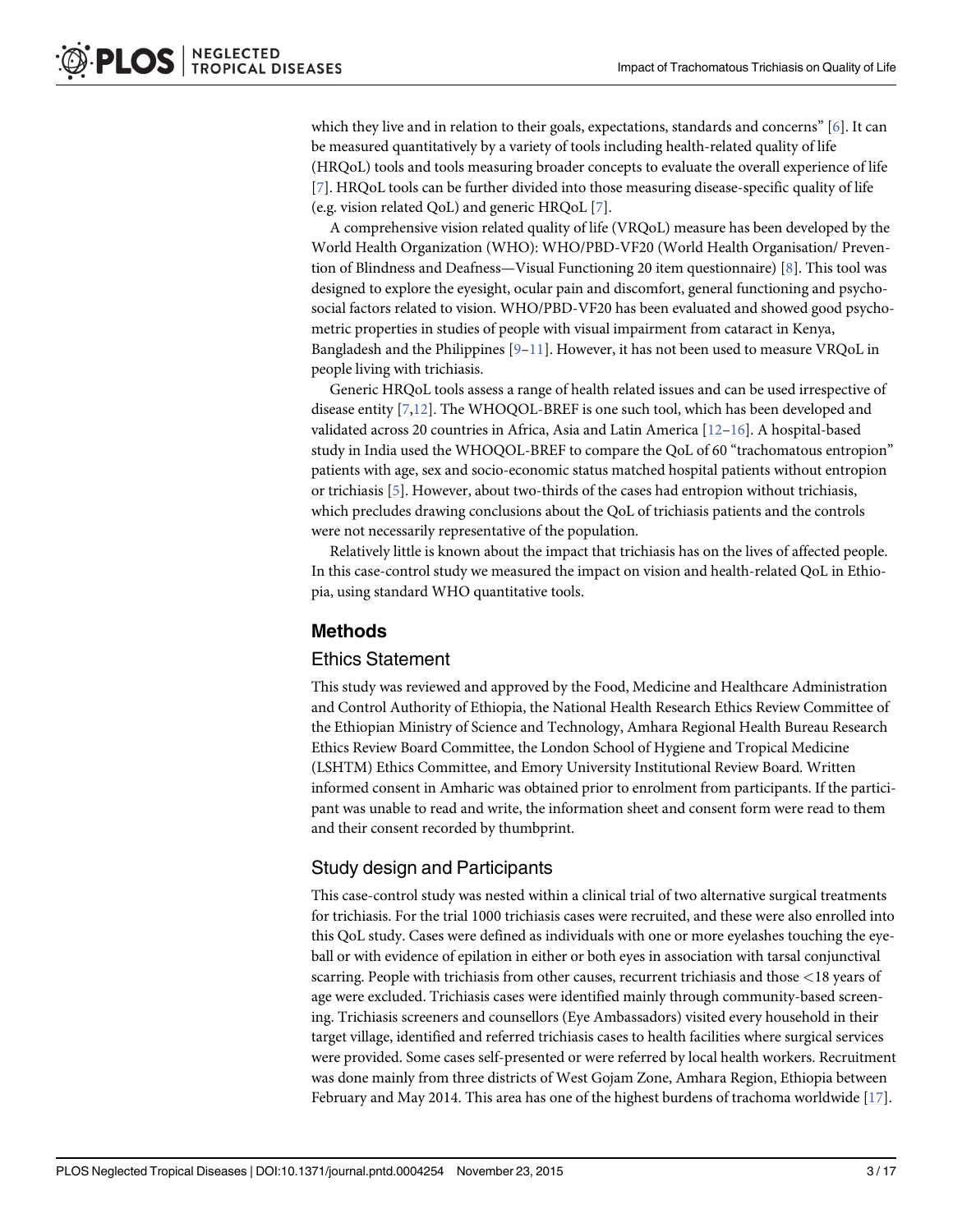<span id="page-3-0"></span>We recruited 200 matched controls to every fifth consecutive trichiasis case. Controls were individuals without clinical evidence or a history of trichiasis (including epilation), and who came from households without a family member with trichiasis or a history of trichiasis. Controls were individually matched with every fifth trichiasis case by location, sex and age (+/- two years). The research team visited the sub-village (30–50 households) of the trichiasis case that required a matched control. A list of all potentially eligible people living in the sub-village of the case was compiled with the help of the sub-village administrator. One person was randomly selected from this list using a lottery method, given details of the study and invited to participate if eligible. If a selected individual refused or was ineligible, another was randomly selected from the list. When eligible controls were not identified within the sub-village of the index case, recruitment was done in the nearest neighbouring sub-village, using the same procedures.

## Quality of life instruments

VRQoL. The WHO/PBD-VF20 was used to assess VRQoL [[8\]](#page-15-0). It contains 20 questions sub-divided into three subscales: visual symptom, general functioning and psychosocial. Each question has a 5-point response option: one indicates the highest and five the lowest score. The first two questions measure the eyesight and amount of pain or discomfort the person is experiencing. The psychosocial questions assess the frequency of experiencing a specific vision-related problem, while the remaining items measure the difficulty associated with overall performance. Two translators translated the tool into Amharic independently. The two translations were compared and differences were discussed and resolved to develop a single, final version.

**HRQoL.** The WHOQOL-BREF was used to assess HRQoL  $[13]$  $[13]$ . It contains 26 questions, which assess QoL across four domains: physical health, psychological, social relationships and environment in the past four weeks  $[6,12,13]$  $[6,12,13]$  $[6,12,13]$ . The first two questions assess general QoL and health. Each item is scored on a 5-point scale. The Amharic version used in this study was provided by the WHO and has been previously validated and used in Ethiopia  $[18-20]$  $[18-20]$  $[18-20]$  $[18-20]$ .

## Data collection

The VRQoL and HRQoL were administered orally by six trained Amharic speaking interviewers, because of the low literacy rate amongst participants. Data from trichiasis cases were collected at health facilities at the time of enrolment into the clinical trial, prior to surgery. Data from the controls were collected at their homes.

Data were also collected on general health problems and self-rated socioeconomic status (SES). For the self-rated socio-economic status, participants were asked to rate the wealth of their households in relation to other households in their village by choosing one of the following options: (1) very poor, (2) poor, (3) average, (4) wealthy or (5) very wealthy. In addition, data were collected on social relations, marriage and sleeping, through semi-structured questions including: "Do you feel ashamed or embarrassed due to the trichiasis?", "Do you worry that you may lose your remaining eyesight due to the trichiasis?", "Do you have a sleeping problem?" and "If yes, do you think your sleeping problem is related with the trichiasis?"

Presenting LogMAR (Logarithm of the Minimum Angle of Resolution) visual acuity at two metres was measured using "PeekAcuity" software on a Smartphone in a dark room [[21](#page-16-0)]. We assessed contrast sensitivity with a prototype smartphone based test that presents the individual with calibrated grey scale spots against a white background, which they have to identify by touching the screen [\(www.peekvision.org](http://www.peekvision.org)). Unlike visual acuity, which is measured with high contrast, contrast sensitivity perhaps more accurately reflects the person's everyday visual experience in varying conditions. Patients with normal visual acuity may have profound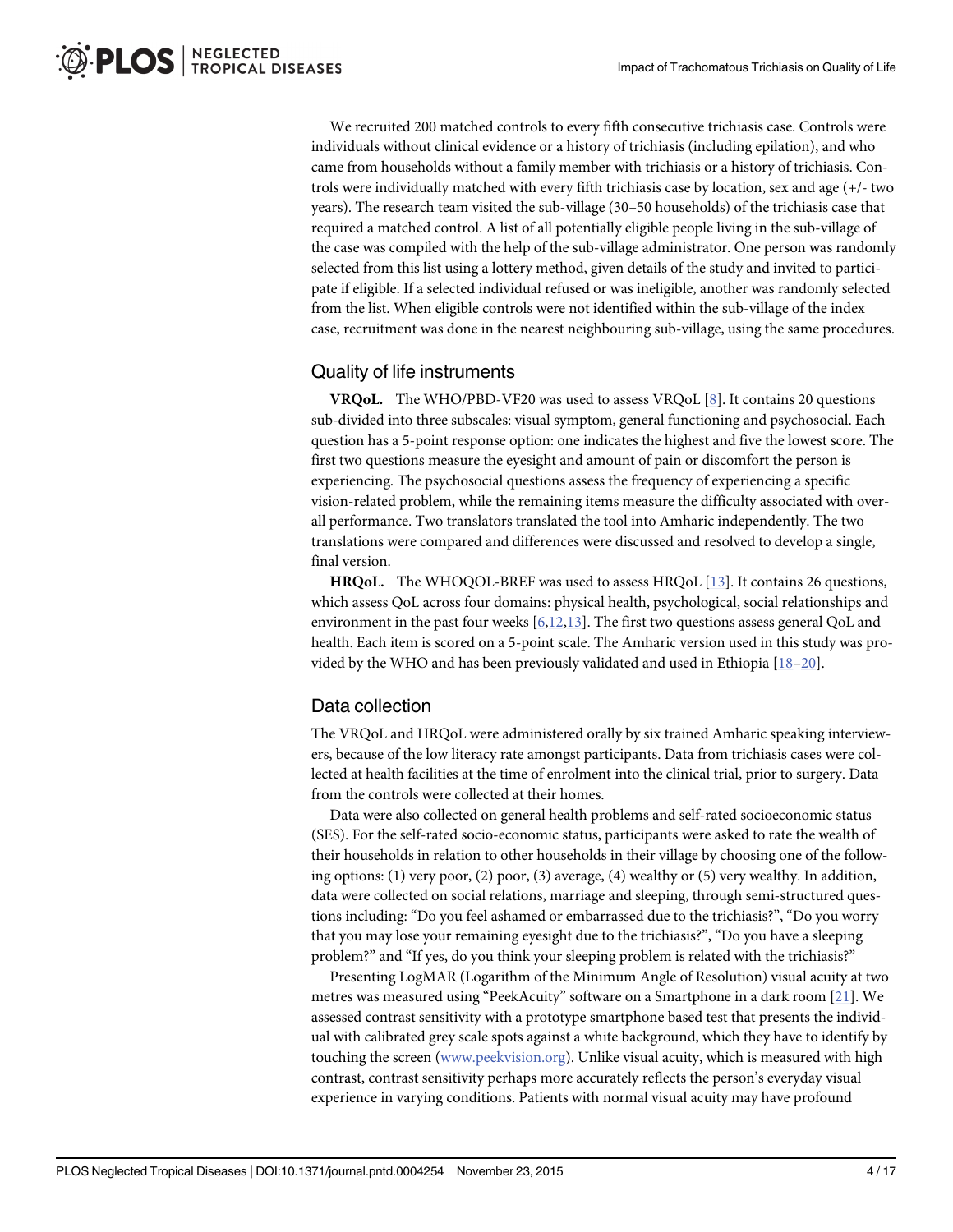<span id="page-4-0"></span>contrast sensitivity impairment. Therefore it is useful to measure contrast sensitivity while investigating VRQoL, as impairment could lead to decreased functioning and quality of life [\[22](#page-16-0)]. The ophthalmic examination was conducted using a 2.5x binocular magnifying loupe and a bright torch. Clinical signs were graded using the Detailed WHO FPC Grading System [\[23](#page-16-0)].

#### Sample size

The sample size was calculated with the aim of detecting a three point difference in mean QoL score between trichiasis cases and controls [\[5\]](#page-15-0). The sample size of 1000 cases and 200 controls has 90% power to detect even minimal effect of trichiasis on QoL with an effect size of about 0.27 (effect size = QoL score difference  $(3)/SD(11)$ ) with a Type I error of 5%.

#### Analysis

Data were double-entered into Access (Microsoft), cleaned in Epidata 3.1 and transferred to Stata 11 (StataCorp) for analysis. Data were analysed as follows:

VRQoL. All items were grouped and scores added into their respective subscales: "General Vision" subscale (1 question); "Visual Symptoms" subscale (3 questions); "General Functioning" subscale (12 questions); and "Psychosocial" subscale (4 questions) [[8\]](#page-15-0). The subscale scores were then converted into a scaled value out of one hundred, using the formula: ([individual score—lowest possible score]/[highest possible score—lowest possible score]) X100. Therefore, the person with the lowest possible VRQoL score would receive a scaled value of "0" and the person with the highest possible VRQoL score receives a scaled value of "100" [\[11\]](#page-15-0).

HRQoL. Data were analysed following the WHOQOL protocol [\[6,13\]](#page-15-0). Three negatively framed items were reversed into a positive frame so higher scores denote higher QoL. To generate domain scores, questions were grouped into their respective domains and their scores totalled. The mean score of all items included in the domain was calculated and then multiplied by four. These scores then transformed to a 0 to 100 scale with the formula specified in the manual to allow comparison between domains made of unequal number of items  $[6]$  $[6]$ .

Clinical data. The presenting visual acuity in the better eye was used in this analysis. For visual acuities of counting fingers or less, LogMAR values were attributed as follows: counting fingers, 2.0; hand movements, 2.5; perception of light, 3.0; no perception of light, 3.5 [[24\]](#page-16-0). The LogMAR visual acuity scores were then categorised based on the WHO classifications: Normal vision,  $>6/18$ ; moderate visual impairment,  $<6/18->6/60$ ; severe visual impairment,  $<6/$  $60 - \geq$  3/60; and blind, <3/60. Contrast sensitivity scores were grouped into quartiles. Corneal opacity and trichiasis grading in the more affected eye was used to test the association of these with QoL in trichiasis cases. Based on their trichiasis severity, cases were categorised into Minor Trichiasis (<6 lashes or evidence of epilation in  $\langle 1/3^{rd}$  of the lash margin) and Major Trichiasis ( $\geq$ 6 lashes or evidence of epilation in  $\geq$ 1/3<sup>rd</sup> of the lash margin). Corneal opacity grading was categorised as either (i) no opacity/peripheral opacity or (ii) opacity involving the visual axis.

Comparison of cases and controls. All comparisons of cases and controls were adjusted for the matching variables: age and sex. The VRQoL analysis was also adjusted for socio-economic status and the HRQoL analysis adjusted for both socio-economic status and presence of health problems during the previous four weeks, as these factors may confound the association between trachomatous trichiasis and QoL. Logistic, linear and ordinal logistic regression methods were used for binary, continuous and ordered categorical outcome variable analysis, respectively. Linear regression models and the t-test were employed to compare significant differences in QoL scores and to generate mean and mean differences between cases and controls in each QoL subscale and domain, respectively.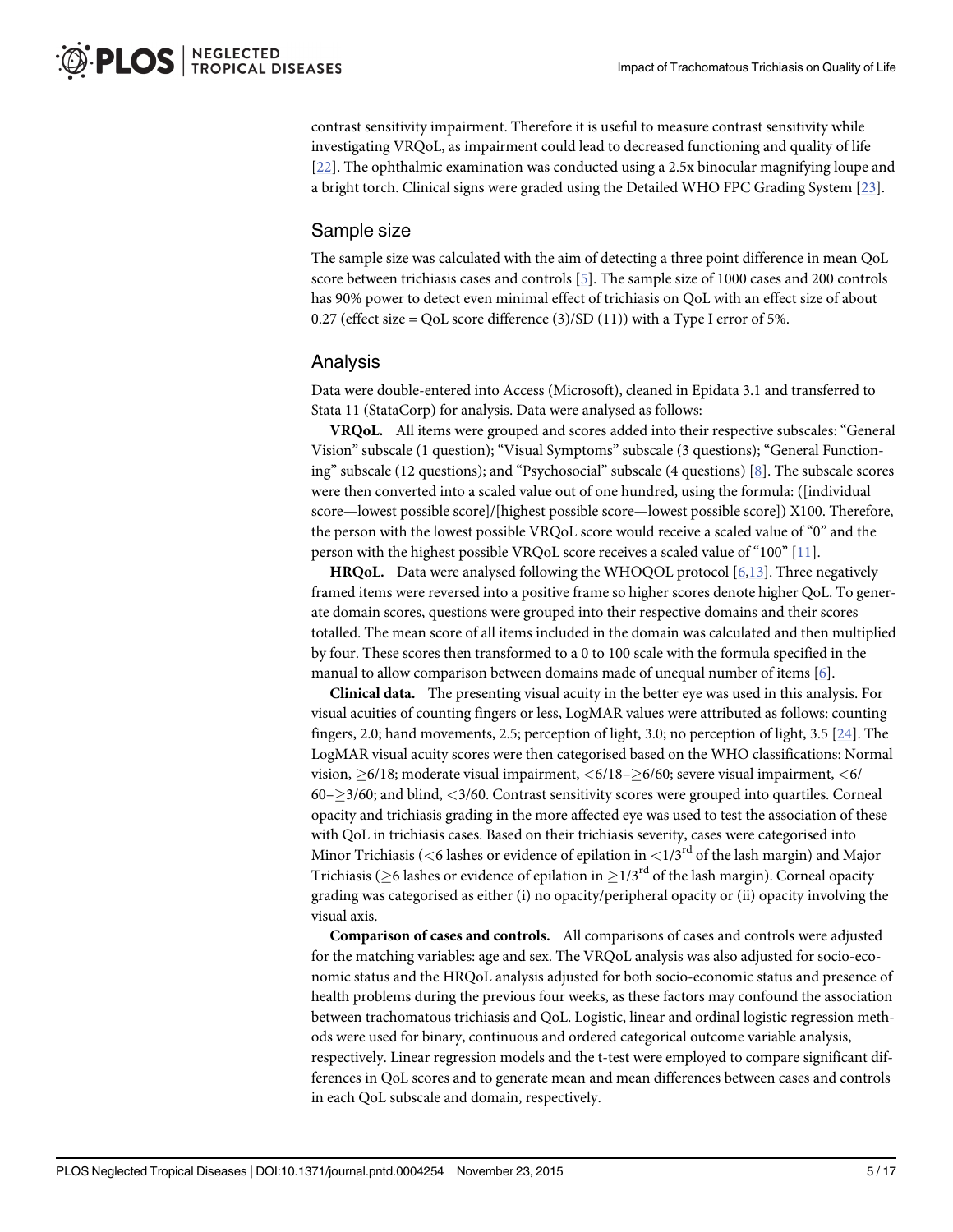<span id="page-5-0"></span>Factors associated with QoL among cases. Linear regression was used to investigate the relationship between various factors with each VRQoL and HRQoL domain score (continuous variable) in trichiasis cases in a univariable and multivariable analysis. Tests for trend were undertaken in case of ordered categorical independent variables and significance was assessed using p-value for trend. Likelihood ratio-tests were employed to obtain p-values in categorical exposure variables. Variables that were associated with the outcome on univariable analyses at a level of  $p<0.05$  were included in the multivariable analysis and then those with  $p<0.2$  were retained in the model. To adjust for multiple comparisons, we used the Benjamini and Hochberg method, assuming a false discovery rate (FDR) of 5% [\[25\]](#page-16-0).

Psychometric property evaluation. Construct validity of the VRQoL data was assessed through known-group difference and convergence validity using a linear regression model. In the HRQoL data discriminant (to distinguish differences between cases and controls) and construct validity were assessed using linear regression and Pearson's correlation respectively. Cronbach's alpha was used to test for internal consistency and reliability of the VRQoL and HRQoL data.

## **Results**

## Demographic and clinical characteristics of participants

Cases and controls were adequately matched for age  $(Table 1)$  $(Table 1)$  and for geographical distribution across the 20 administrative units where recruitment was conducted. There were proportionately slightly more females among the 200 controls (83%) than the 1000 cases (76%). This occurred by chance as the 200 trichiasis cases used to determine the control matching characteristics had proportionately more females than in the full group of 1000 trichiasis cases. The trichiasis cases were more likely to be widowed or divorced, be from poorer households, and report other health problem in the past month than controls. For the analysis of socio-economic data we combined the "very poor" with the "poor" group and the "very wealthy" with "wealthy" group because of small numbers at both ends of the SES distribution. Trichiasis cases had substantially lower visual acuity scores (median LogMAR, 0.35; IQR, 0.15 to 0.6) than the controls (median LogMAR, -0.05; IQR, -0.1 to 0.1; Wilcoxon ranksum test,  $p < 0.0001$ ). Among trichiasis cases vision in the better eye was 6/18 or better in 63%, and 50% had minor trichiasis. The median duration of trichiasis among the cases was 5 years (IQR, 2–10).

## Vision related quality of life

The trichiasis cases had substantially lower VRQoL scores than the controls in all four subscales ( $p$ <0.0001) [\(Table 2\)](#page-7-0). The largest differences between cases and controls were found for visual symptoms (mean difference, 51.5; 95%CI, 48.5–54.5) and the smallest in general functioning (mean difference, 24.1; 95%CI, 21.1–27.1). In a sub-group analysis, trichiasis cases with normal vision had significantly lower VRQoL in all subscales than controls with normal vision [\(Table 3\)](#page-7-0).

The relationship between VRQoL and various demographic and clinical characteristics among individuals with trichiasis are presented in [Table 4](#page-8-0). VRQoL scores were lower in all domains with increasing age, severity and duration of trichiasis and with decreasing visual acuity and contrast sensitivity scores. Scores were also lower in females, illiterate individuals and in cases with central corneal opacity.

In multivariable analysis, lower overall VRQoL scores were found in those with longer trichiasis duration, central corneal opacity, visual impairment and poor contrast sensitivity [\(Table 4\)](#page-8-0). In addition to these, older age and female gender were associated with lower VRQoL score in the general functioning subscale. In the model, people with Major Trichiasis had lower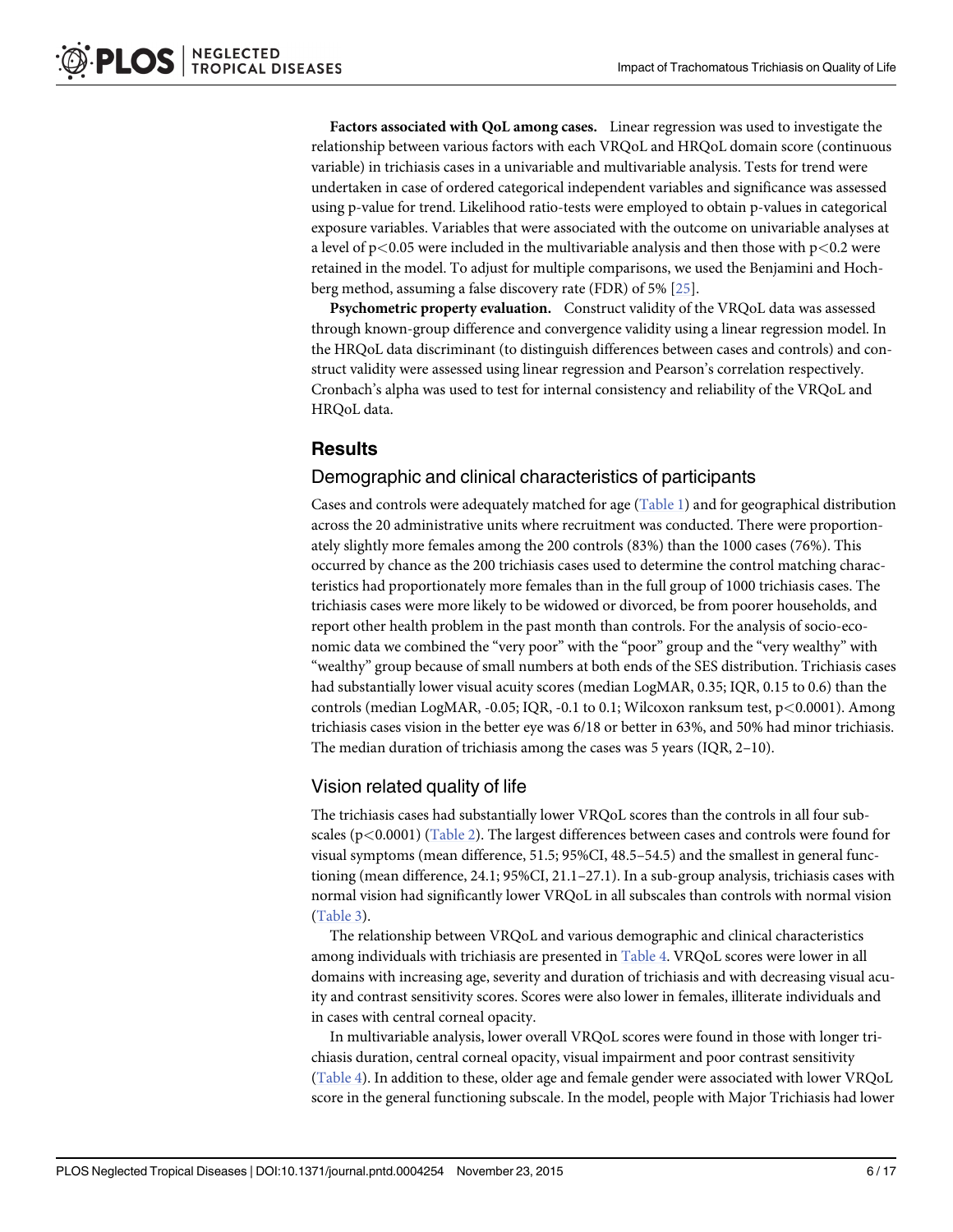#### <span id="page-6-0"></span>[Table 1.](#page-5-0) Demographic and clinical characteristics of participants.

| <b>Variables</b>                                  | Cases      |        | <b>Controls</b> | p-value |                              |
|---------------------------------------------------|------------|--------|-----------------|---------|------------------------------|
|                                                   | n / 1000   | (%)    | n / 200         | (%)     |                              |
| Age, mean (SD)                                    | 47.3 years | (13.5) | 45.9 years      | (13.3)  | $\qquad \qquad \blacksquare$ |
| Gender, female                                    | 765        | (76.5) | 167             | (83.6)  |                              |
| <b>Illiterate</b>                                 | 886        | (88.6) | 170             | (85.0)  | 0.005                        |
| <b>Marital status</b>                             |            |        |                 |         |                              |
| Married                                           | 646        | (64.6) | 162             | (81.0)  | 0.0001 <sup>‡</sup>          |
| Widowed                                           | 203        | (20.3) | 27              | (13.5)  |                              |
| Divorced                                          | 119        | (11.9) | 9               | (4.5)   |                              |
| Single                                            | 32         | (3.2)  | $\overline{c}$  | (1.0)   |                              |
| $\mathsf{Job}^\ddag$                              |            |        |                 |         |                              |
| Farmer                                            | 839        | (83.9) | 168             | (84.0)  | 0.006 <sup>‡</sup>           |
| Employed/self employed                            | 52         | (5.2)  | 17              | (8.5)   |                              |
| Daily labourer                                    | 46         | (4.6)  | 4               | (2.0)   |                              |
| No job                                            | 63         | (6.3)  | 11              | (5.5)   |                              |
| Self rated wealth*                                |            |        |                 |         |                              |
| Very wealthy/ Wealthy                             | 32         | (3.2)  | 30              | (15.0)  | $< 0.0001$ <sup>1</sup>      |
| Middle                                            | 447        | (44.7) | 135             | (67.5)  |                              |
| Very Poor / Poor                                  | 521        | (52.1) | 35              | (17.5)  |                              |
| <b>Health problem</b>                             |            |        |                 |         |                              |
| <b>No</b>                                         | 628        | (62.8) | 172             | (86.0)  | < 0.0001                     |
| Yes                                               | 372        | (37.2) | 28              | (14.0)  |                              |
| <b>Visual Acuity-better eye</b>                   |            |        |                 |         |                              |
| Normal $(≥6/18)$                                  | 638        | (63.8) | 194             | (97.0)  | $< 0.0001$ <sup>+</sup>      |
| Moderate visual impairment (<6/18 to $\geq$ 6/60) | 327        | (32.7) | $\overline{4}$  | (2.0)   |                              |
| Severe visual impairment (<6/60 to $\geq$ 3/60)   | 18         | (1.8)  | 1               | (0.5)   |                              |
| Blind (<3/60)                                     | 17         | (1.7)  | $\mathbf{1}$    | (0.5)   |                              |
| <b>Contrast sensitivity</b>                       |            |        |                 |         |                              |
| 1 (Best)                                          | 336        | (33.6) | 142             | (71.0)  | $< 0.0001$ <sup>1</sup>      |
| $\overline{c}$                                    | 193        | (19.3) | 33              | (16.5)  |                              |
| 3                                                 | 249        | (24.9) | 17              | (8.5)   |                              |
| 4 (Worst)                                         | 222        | (22.2) | 8               | (4.0)   |                              |

p-values are calculated using logistic regression and adjusted for age and gender, with the exception for age, which was calculated using linear regression.

‡ Combined p-value from likelihood ratio-test.

† P-value for trend.

\* We merged "very wealthy" and "wealthy" and "very poor" and "poor" because of small numbers at the extremes of the distribution, to create three levels of socio-economic status measure to facilitate data modelling.

doi:10.1371/journal.pntd.0004254.t001

VRQoL score in the visual symptom domain after controlling for potential confounders  $(p = 0.011)$ , however, this is confounded by duration of trichiasis and was therefore dropped from the final model [\(Table 4\)](#page-8-0).

## Health related quality of life

The trichiasis cases had substantially lower overall HRQoL ( $p<0.0001$ ) and overall self rated health (p<0.0001) scores than the controls [\(Table 2](#page-7-0)). Strikingly, 55.4% of trichiasis cases rated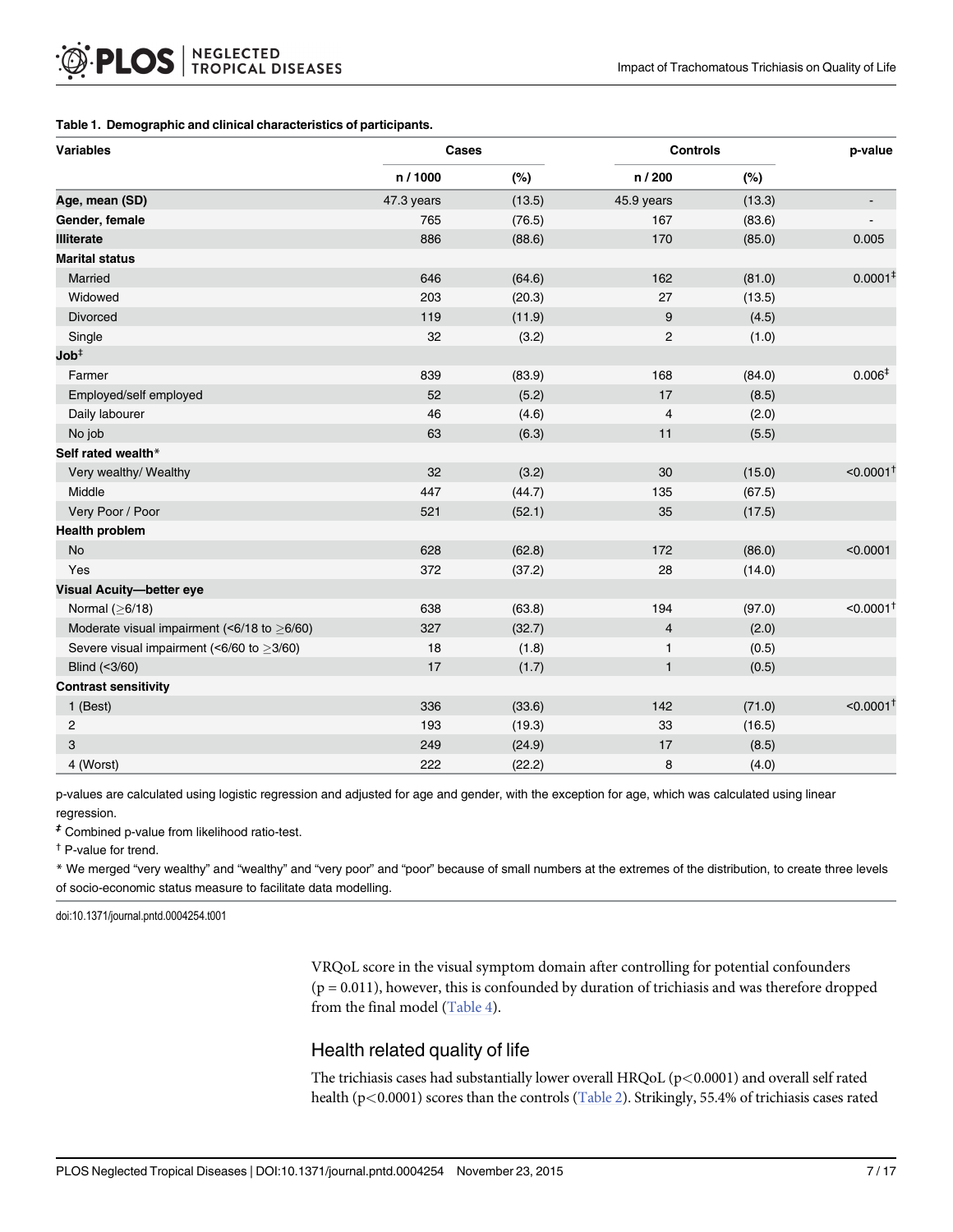| <b>Domain</b>              |      | <b>TT Cases</b> |      | <b>Controls</b> |      | <b>Mean difference</b> | p-value  |
|----------------------------|------|-----------------|------|-----------------|------|------------------------|----------|
|                            | Mean | (95% CI)        | Mean | (95% CI)        | Mean | (95% CI)               |          |
| VRQoL <sup>a</sup>         |      |                 |      |                 |      |                        |          |
| Overall eyesight           | 45.9 | $(44.5 - 47.3)$ | 95.4 | $(93.2 - 97.5)$ | 49.5 | $(46.3 - 52.7)$        | < 0.0001 |
| Visual symptom             | 46.0 | $(44.7 - 47.3)$ | 97.5 | $(96.1 - 98.9)$ | 51.5 | $(48.5 - 54.5)$        | < 0.0001 |
| <b>General Functioning</b> | 73.7 | $(72.4 - 75.0)$ | 97.7 | $(96.4 - 99.1)$ | 24.1 | $(21.1 - 27.1)$        | < 0.0001 |
| Psychosocial               | 69.1 | $(67.4 - 70.7)$ | 98.1 | $(96.8 - 99.5)$ | 29.1 | $(25.3 - 32.8)$        | < 0.0001 |
| HRQoL <sup>b</sup>         |      |                 |      |                 |      |                        |          |
| <b>General Facet Items</b> |      |                 |      |                 |      |                        |          |
| Overall quality of life    | 34.5 | $(33.3 - 35.7)$ | 64.6 | $(61.9 - 67.3)$ | 30.1 | $(27.2 - 33.1)$        | < 0.0001 |
| Overall health             | 38.2 | $(37.0 - 39.5)$ | 71.7 | $(69.5 - 74.0)$ | 33.5 | $(30.4 - 36.5)$        | < 0.0001 |
| <b>Domains</b>             |      |                 |      |                 |      |                        |          |
| Physical health            | 47.4 | $(46.4 - 48.3)$ | 79.8 | $(77.9 - 81.7)$ | 32.4 | $(30.1 - 34.7)$        | < 0.0001 |
| Psychological              | 58.7 | $(58.0 - 59.5)$ | 80.5 | $(79.0 - 82.0)$ | 21.8 | $(20.0 - 23.7)$        | < 0.0001 |
| Social                     | 51.7 | $(50.3 - 53.1)$ | 72.1 | $(69.7 - 74.5)$ | 20.4 | $(17.1 - 23.7)$        | < 0.0001 |
| Environment                | 38.7 | $(38.0 - 39.4)$ | 62.0 | $(60.4 - 63.6)$ | 23.3 | $(21.6 - 24.9)$        | < 0.0001 |

#### <span id="page-7-0"></span>[Table 2.](#page-5-0) Comparison of mean domain scores of VRQoL and HRQoL of trichiasis cases and controls.

a p-values were calculated by linear regression and adjusted for age, gender and self-rated wealth.

VRQoL = Vision Related Quality of Life

b p-values were calculated by linear regression and adjusted for age, gender, self-rated wealth and other health problem in the past month HRQoL = Health Related Quality of Life

doi:10.1371/journal.pntd.0004254.t002

| <b>Domain</b>              |      | <b>TT Cases With Normal</b><br>Vision $n = 638$ |      | <b>Controls With Normal</b><br>Vision $n = 194$ | <b>Mean difference</b> | p-value         |          |
|----------------------------|------|-------------------------------------------------|------|-------------------------------------------------|------------------------|-----------------|----------|
|                            | Mean | (95% CI)                                        | Mean | (95% CI)                                        | Mean                   | (95% CI)        |          |
| VRQoL <sup>a</sup>         |      |                                                 |      |                                                 |                        |                 |          |
| Overall eyesight           | 50.5 | $(48.8 - 52.2)$                                 | 96.9 | $(95.2 - 98.6)$                                 | 46.4                   | $(43.2 - 49.6)$ | < 0.0001 |
| Visual symptom             | 49.4 | $(47.8 - 51.0)$                                 | 98.5 | $(97.5 - 99.5)$                                 | 49.0                   | $(46.1 - 52.0)$ | < 0.0001 |
| General Functioning        | 79.8 | $(78.5 - 81.2)$                                 | 98.7 | $(97.8 - 99.6)$                                 | 18.9                   | $(16.4 - 21.4)$ | < 0.0001 |
| Psychosocial               | 74.1 | $(72.2 - 76.1)$                                 | 98.8 | $(97.7 - 99.9)$                                 | 24.7                   | $(21.1 - 28.2)$ | < 0.0001 |
| HRQoL <sup>b</sup>         |      |                                                 |      |                                                 |                        |                 |          |
| <b>General Facet Items</b> |      |                                                 |      |                                                 |                        |                 |          |
| Overall quality of life    | 37.0 | $(35.5 - 38.5)$                                 | 64.9 | $(62.2 - 67.7)$                                 | 28.0                   | $(24.9 - 31.0)$ | < 0.0001 |
| Overall health             | 41.7 | $(40.2 - 43.3)$                                 | 72.2 | $(70.0 - 74.3)$                                 | 30.4                   | $(27.4 - 33.5)$ | < 0.0001 |
| Domains                    |      |                                                 |      |                                                 |                        |                 |          |
| Physical health            | 51.5 | $(50.4 - 52.6)$                                 | 80.3 | $(78.5 - 82.1)$                                 | 28.9                   | $(26.5 - 31.0)$ | < 0.0001 |
| Psychological              | 60.2 | $(59.2 - 61.2)$                                 | 80.9 | $(79.4 - 82.3)$                                 | 20.7                   | $(18.8 - 22.6)$ | < 0.0001 |
| Social                     | 54.9 | $(53.2 - 56.7)$                                 | 72.5 | $(70.1 - 74.9)$                                 | 17.5                   | $(14.1 - 20.9)$ | < 0.0001 |
| Environment                | 39.9 | $(39.1 - 40.9)$                                 | 62.3 | $(60.7 - 63.8)$                                 | 22.3                   | $(20.6 - 24.1)$ | < 0.0001 |

[Table 3.](#page-5-0) Comparison of mean VRQoL and HRQoL scores of trichiasis cases and controls with normal vision (presenting visual acuity of  $\geq 6/18$  in the better eye).

<sup>a</sup> p-values were calculated by linear regression and adjusted for age, gender and self-rated wealth.

VRQoL = Vision Related Quality of Life

<sup>b</sup> p-values were calculated by linear regression and adjusted for age, gender, self-rated wealth and other health problem in the past month

HRQoL = Health Related Quality of Life

doi:10.1371/journal.pntd.0004254.t003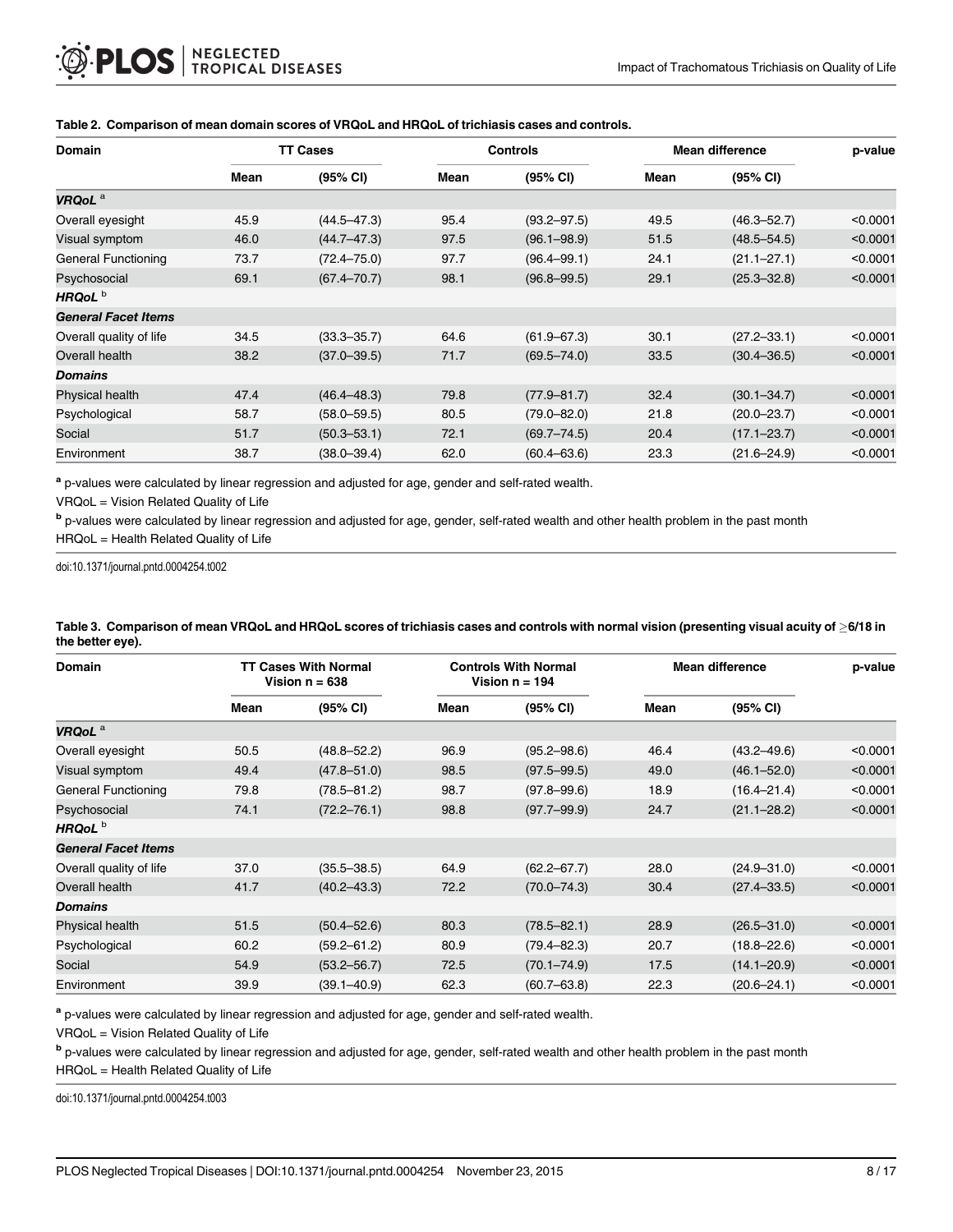| Variable                                          | <b>Overall eyesight</b> |                 | <b>Visual symptom</b> |                 | <b>General functioning</b> |                  | Psychosocial |                 |
|---------------------------------------------------|-------------------------|-----------------|-----------------------|-----------------|----------------------------|------------------|--------------|-----------------|
|                                                   | Mean                    | (95% CI)        | <b>Mean</b>           | (95% CI)        | Mean                       | (95% CI)         | <b>Mean</b>  | (95% CI)        |
| Age Groups (years)                                |                         |                 |                       |                 |                            |                  |              |                 |
| $<$ 29                                            | 55.1                    | $(50.8 - 59.4)$ | 52.5                  | $(48.7 - 56.4)$ | 83.7                       | $(80.0 - 87.3)$  | 74.4         | $(69.4 - 79.3)$ |
| $30 - 39$                                         | 51.3                    | $(48.2 - 54.4)$ | 48.2                  | $(45.6 - 50.9)$ | 81.5                       | $(79.3 - 83.7)$  | 74.2         | $(70.7 - 77.8)$ |
| $40 - 49$                                         | 46.6                    | $(43.9 - 49.4)$ | 47.1                  | $(44.3 - 49.8)$ | 75.7                       | $(73.4 - 78.0)$  | 69.2         | $(65.7 - 72.6)$ |
| $50 - 59$                                         | 43.0                    | $(40.2 - 45.8)$ | 42.7                  | $(40.0 - 45.4)$ | 71.2                       | $(68.4 - 73.9)$  | 66.8         | $(63.3 - 70.3)$ |
| $60 - 69$                                         | 42.5                    | $(39.1 - 45.9)$ | 46.0                  | $(42.6 - 49.4)$ | 68.5                       | $(65.0 - 71.9)$  | 68.7         | $(64.5 - 72.9)$ |
| $\geq 70$                                         | 32.2                    | $(30.7 - 39.8)$ | 39.1                  | $(34.6 - 43.6)$ | 56.8                       | $(51.4 - 62.1)$  | 58.8         | $(53.0 - 64.6)$ |
| p-value <sup>at</sup>                             | < 0.0001                |                 | < 0.0001              |                 | < 0.0001                   |                  | < 0.0001     |                 |
| p-value b t                                       |                         |                 | 0.069                 |                 | 0.010                      |                  | 0.0048       |                 |
| Gender                                            |                         |                 |                       |                 |                            |                  |              |                 |
| Male                                              | 48.2                    | $(45.2 - 51.2)$ | 49.1                  | $(46.6 - 51.7)$ | 77.8                       | $(75.2 - 80.4)$  | 72.7         | $(69.5 - 76.0)$ |
| Female                                            | 45.2                    | $(43.6 - 46.7)$ | 45.0                  | $(43.5 - 46.5)$ | 72.4                       | $(70.9 - 73.9)$  | 67.9         | $(66.0 - 69.9)$ |
| p-value <sup>a</sup>                              | 0.07                    |                 | 0.008                 |                 | 0.0007                     |                  | 0.02         |                 |
| p-value <sup>b</sup>                              |                         |                 |                       |                 | 0.034                      |                  |              |                 |
| Literacy                                          |                         |                 |                       |                 |                            |                  |              |                 |
| Literate                                          | 52.6                    | $(48.6 - 56.7)$ | 52.3                  | $(48.8 - 55.7)$ | 84.2                       | $(81.3 - 87.20)$ | 77.2         | $(73.1 - 81.4)$ |
| <b>Illiterate</b>                                 | 45.0                    | $(43.5 - 46.5)$ | 45.2                  | $(43.8 - 46.6)$ | 72.3                       | $(70.9 - 73.7)$  | 68.0         | $(66.2 - 69.8)$ |
| p-value <sup>a</sup>                              | 0.0006                  |                 | 0.0006                |                 | < 0.0001                   |                  | 0.0005       |                 |
| p-value <sup>b</sup>                              | 0.19                    |                 |                       | $\blacksquare$  | 0.049                      |                  |              |                 |
| <b>Trichiasis severity</b>                        |                         |                 |                       |                 |                            |                  |              |                 |
| Minor trichiasis (<6 lashes)                      | 47.7                    | $(45.8 - 49.6)$ | 48.4                  | $(46.5 - 50.2)$ | 75.8                       | $(74.0 - 77.6)$  | 71.1         | $(68.8 - 73.4)$ |
| Major trichiasis ( $\geq$ 6 lashes)               | 44.0                    | $(42.1 - 46.0)$ | 43.6                  | $(41.8 - 45.4)$ | 71.6                       | $(69.6 - 73.5)$  | 67.0         | $(64.7 - 69.4)$ |
| p-value <sup>a</sup>                              | 0.009                   |                 | 0.0003                |                 | 0.002                      |                  | 0.02         |                 |
| p-value <sup>b</sup>                              |                         | $\blacksquare$  |                       | $\blacksquare$  |                            | $\blacksquare$   |              |                 |
| Trichiasis duration in years                      |                         |                 |                       |                 |                            |                  |              |                 |
| $2$                                               | 53.8                    | $(50.5 - 57.1)$ | 57.4                  | $(54.5 - 60.3)$ | 81.5                       | $(78.4 - 84.7)$  | 77.7         | $(73.8 - 81.5)$ |
| $2 - 4$                                           | 46.9                    | $(44.4 - 49.4)$ | 46.5                  | $(44.2 - 48.8)$ | 74.9                       | $(72.6 - 77.1)$  | 68.8         | $(65.8 - 71.8)$ |
| $5 - 9$                                           | 44.9                    | $(42.1 - 47.7)$ | 44.3                  | $(41.7 - 46.9)$ | 73.5                       | $(70.8 - 76.1)$  | 68.7         | $(65.4 - 72.0)$ |
| $10 - 15$                                         | 42.0                    | $(38.2 - 45.7)$ | 40.7                  | $(37.3 - 44.1)$ | 70.6                       | $(67.4 - 73.9)$  | 65.0         | $(60.5 - 69.4)$ |
| $\geq$ 15                                         | 40.4                    | $(36.9 - 43.9)$ | 40.0                  | $(66.7 - 43.3)$ | 66.1                       | $(62.4 - 69.9)$  | 64.4         | $(60.0 - 68.7)$ |
| p-value <sup>at</sup>                             | < 0.0001                |                 | < 0.0001              |                 | < 0.0001                   |                  | < 0.0001     |                 |
| p-value b +                                       | < 0.0001                |                 | < 0.0001              |                 | < 0.0001                   |                  | 0.0004       |                 |
| <b>Corneal opacity</b>                            |                         |                 |                       |                 |                            |                  |              |                 |
| No/peripheral opacity                             | 50.2                    | $(48.4 - 52.0)$ | 49.2                  | $(47.5 - 50.9)$ | 78.0                       | $(76.4 - 79.5)$  | 73.9         | $(71.8 - 76.0)$ |
| Opacity involving the visual axis                 | 40.4                    | $(38.4 - 42.4)$ | 41.9                  | $(40.0 - 43.8)$ | 68.3                       | $(66.1 - 70.4)$  | 62.9         | $(60.4 - 65.5)$ |
| p-value <sup>a</sup>                              | < 0.0001                |                 | < 0.0001              |                 | < 0.0001                   |                  | < 0.0001     |                 |
| p-value <sup>b</sup>                              | 0.0002                  |                 | 0.0023                |                 | 0.0077                     |                  | 0.0002       |                 |
| Presenting VA in the better eye                   |                         |                 |                       |                 |                            |                  |              |                 |
| Normal $(≥6/18)$                                  | $50.5\,$                | $(48.8 - 52.2)$ | 49.4                  | $(47.8 - 51.0)$ | 79.8                       | $(78.5 - 81.2)$  | 74.1         | $(72.2 - 76.1)$ |
| Moderate visual impairment (<6/18 to $\geq$ 6/60) | 39.7                    | $(37.5 - 41.8)$ | 40.9                  | $(38.8 - 43.1)$ | 65.3                       | $(62.9 - 67.6)$  | 62.3         | $(59.5 - 65.2)$ |
| Severe visual impairment (<6/60 to $\geq$ 3/60)   | 23.6                    | $(15.7 - 31.6)$ | 35.6                  | $(26.0 - 45.3)$ | 46.1                       | $(36.0 - 56.1)$  | 45.1         | $(32.7 - 57.6)$ |
| Blind (<3/60)                                     | 14.7                    | $(5.6 - 23.9)$  | 26.0                  | $(16.5 - 35.4)$ | 33.7                       | $(18.9 - 48.7)$  | 33.8         | $(18.3 - 49.4)$ |
| p-value <sup>at</sup>                             | < 0.0001                |                 | < 0.0001              |                 | < 0.0001                   |                  | < 0.0001     |                 |
| p-value b +                                       | < 0.0001                |                 | 0.0002                |                 | < 0.0001                   |                  | < 0.0001     |                 |

#### <span id="page-8-0"></span>[Table 4.](#page-5-0) Univariable<sup>a</sup> and Multivariable<sup>b</sup> associations of VRQoL with demographic and clinical characteristics among trichiasis cases.

(Continued)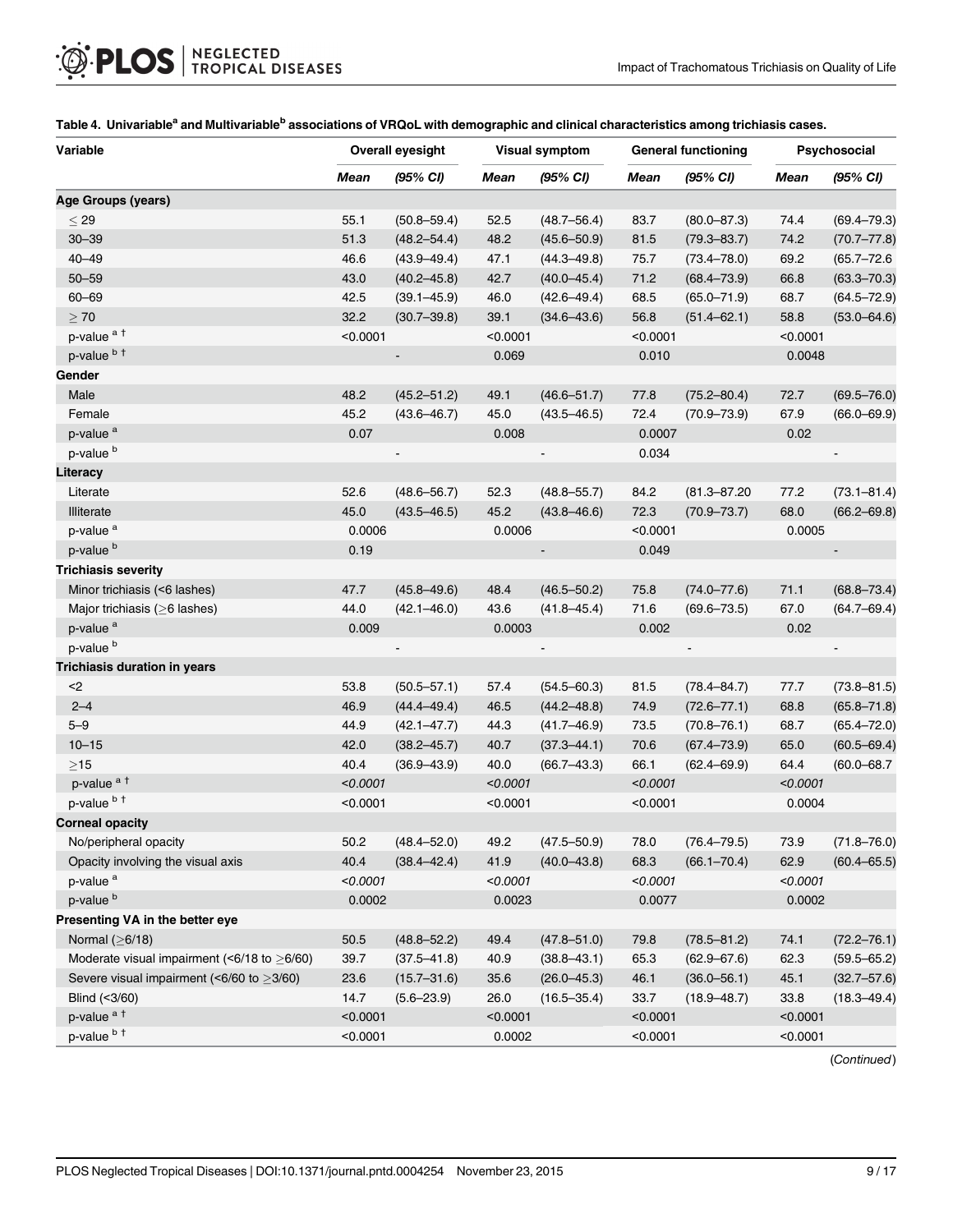| Variable                    |          | <b>Overall eyesight</b> |          | Visual symptom  |             | <b>General functioning</b> |          | Psychosocial    |  |
|-----------------------------|----------|-------------------------|----------|-----------------|-------------|----------------------------|----------|-----------------|--|
|                             | Mean     | (95% CI)                | Mean     | (95% CI)        | <b>Mean</b> | (95% CI)                   | Mean     | (95% CI)        |  |
| <b>Contrast sensitivity</b> |          |                         |          |                 |             |                            |          |                 |  |
| 4 (Best score)              | 54.2     | $(51.8 - 56.6)$         | 52.1     | $(49.9 - 54.2)$ | 83.6        | $(81.9 - 85.3)$            | 78.3     | $(75.8 - 80.7)$ |  |
| 3                           | 46.8     | $(43.8 - 49.8)$         | 46.8     | $(43.9 - 49.7)$ | 75.4        | $(72.9 - 77.8)$            | 70.0     | $(66.3 - 73.7)$ |  |
| $\overline{2}$              | 42.6     | $(40.1 - 45.0)$         | 44.2     | $(41.6 - 46.8)$ |             | $(69.6 - 74.2)$            | 67.0     | $(63.9 - 70.1)$ |  |
| 1 (Worst score)             | 36.1     | $(33.4 - 38.9)$         | 38.1     | $(35.5 - 40.7)$ | 59.1        | $(55.8 - 72.4)$            | 56.6     | $(52.9 - 60.4)$ |  |
| p-value <sup>at</sup>       | < 0.0001 |                         | < 0.0001 |                 | < 0.0001    |                            | < 0.0001 |                 |  |
| p-value b t                 | < 0.0001 |                         | < 0.0001 |                 | < 0.0001    |                            | < 0.0001 |                 |  |
| Self rated wealth           |          |                         |          |                 |             |                            |          |                 |  |
| Very wealthy / Wealthy      | 53.9     | $(45.3 - 62.5)$         | 47.1     | $(38.9 - 55.4)$ | 83.5        | $(76.4 - 90.7)$            | 80.3     | $(72.3 - 88.3)$ |  |
| Middle                      | 48.8     | $(46.8 - 50.8)$         | 48.2     | $(46.4 - 50.1)$ | 78.3        | $(76.6 - 79.9)$            | 72.7     | $(70.4 - 75.1)$ |  |
| Poor / Very Poor            | 42.8     | $(40.9 - 44.8)$         | 44.0     | $(42.2 - 45.8)$ | 69.1        | $(67.2 - 71.1)$            | 65.2     | $(62.9 - 67.6)$ |  |
| p-value <sup>at</sup>       |          | < 0.0001                |          | 0.0037          | < 0.0001    |                            | < 0.0001 |                 |  |
| p-value b t                 | 0.029    |                         |          |                 | 0.0001      |                            | 0.0019   |                 |  |

#### <span id="page-9-0"></span>Table 4. (Continued)

a P-values from univariable analysis.

<sup>b</sup> P-values from multivariable analysis. All p-values are calculated using linear regression. For ordinal exposures with three or more categories the † p-values are calculated for trend. Using the Benjamini and Hochberg method, only tests with a p-value below 0.034 have a False Discovery Rate of <5%. Variables with univariable p<0.05 were included in the multivariable model, then those with p>0.2 were excluded (dashed line) from the final model after likelihood ratio- test. VRQoL = Vision related Quality of Life

doi:10.1371/journal.pntd.0004254.t004

their overall QoL "poor" or "very poor" compared to only 9.5% of controls (p<0.0001) and 5.6% of cases rated their overall QoL "good" or "very good" compared to 59.5% of controls (p<0.0001). Across all four domains there were substantial differences in the QoL scores of cases and controls (all  $p<0.0001$ , [Table 2\)](#page-7-0). The largest difference was seen in the physical health domain (mean difference, 32.4; 95%CI, and 30.1–34.7). Trichiasis cases with normal vision had significantly lower HRQoL in all subscales than controls with normal vision ([Table 3](#page-7-0)).

Among trichiasis cases, overall HRQoL and the four domain scores decreased with increasing age (except for environment domain), decreasing self-rated wealth, visual acuity and contrast sensitivity scores ([Table 5](#page-10-0)). They were also lower in divorced/widowed, illiterate individuals, females and those with other health problems in the past month. Daily labourers, the unemployed and those with central corneal opacity had lower overall QoL and domain scores except for the environment domain. Participants with longer duration trichiasis had lower physical, psychological and social domain scores.

Multivariable analyses identified predictors of HRQoL among trichiasis cases [\(Table 5\)](#page-10-0). Lower self-rated wealth was associated with lower QoL scores in all domains. Poorer overall QoL was related to not having a marriage partner, visual impairment, being a daily labourer and presence of other health problems. Older participants, females, the unemployed, those with visual impairment, poor contrast sensitivity score and other health problems were associated with lower physical domain scores. Daily labouring, not having a marriage partner and presence of other health problems were associated with lower psychological domain scores.

## Impact of trichiasis on daily life

Among the 200 controls, 198 (99%) reported no ocular pain or discomfort. In contrast, among the 1000 trichiasis cases, 143 (14.3%), 281 (28.1%) and 562 (56.2%) reported mild, moderate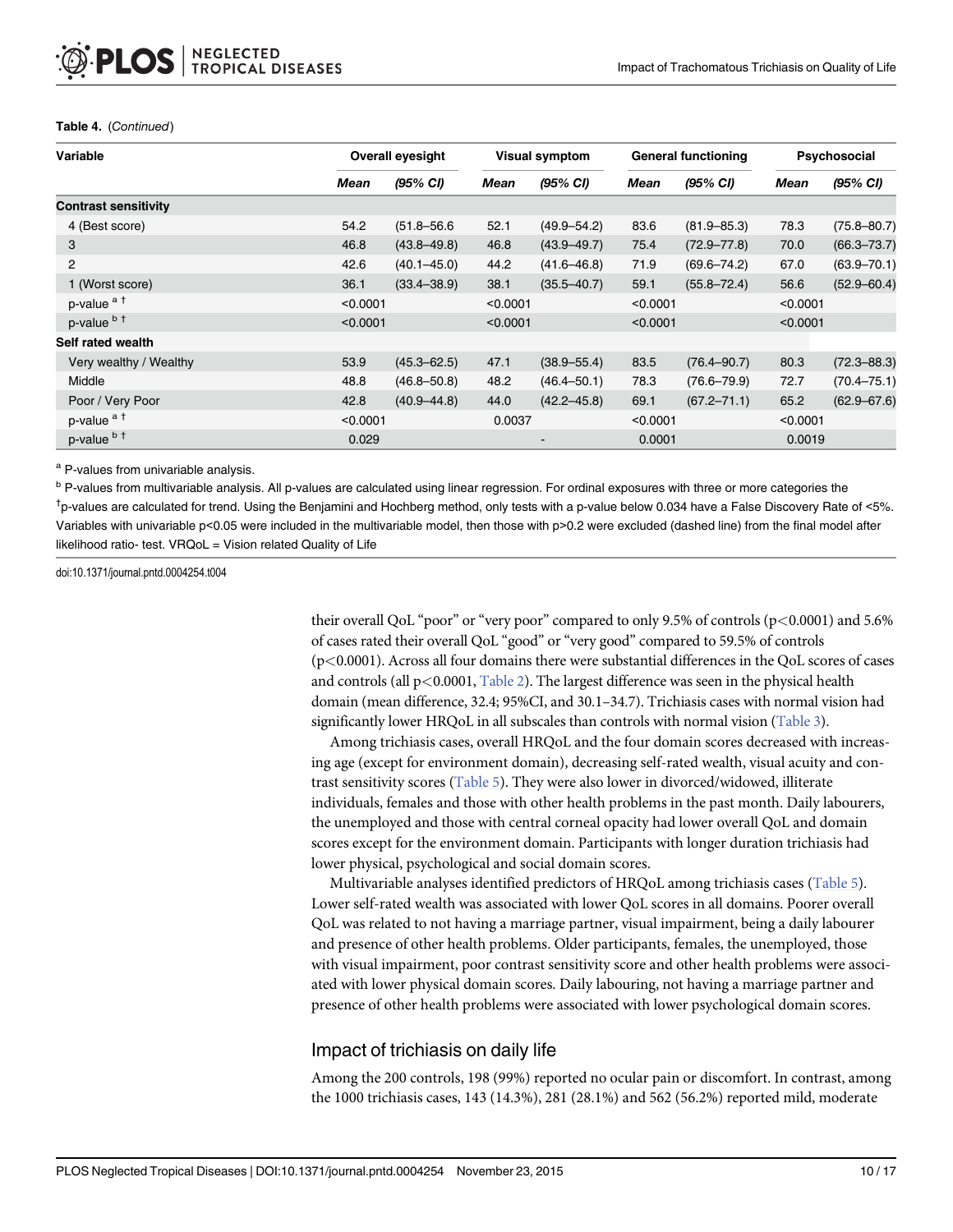| life<br>domain                                                                                                                                  |                              | Environmental<br>domain |  |
|-------------------------------------------------------------------------------------------------------------------------------------------------|------------------------------|-------------------------|--|
| (95% CI)<br>(95% CI)<br>(95% CI)<br>(95% CI)<br>Mean<br>Mean<br>Mean<br>Mean                                                                    | Mean                         | (95% CI)                |  |
| Age Groups (years)                                                                                                                              |                              |                         |  |
| $<$ 29<br>38.4<br>$(34.8 - 42.0)$<br>60.7<br>$(58.2 - 63.3)$<br>63.4<br>$(61.1 - 65.6)$<br>61.0<br>$(56.8 - 65.1)$                              | 41.1                         | $(38.9 - 43.3)$         |  |
| $30 - 39$<br>37.7<br>$(35.0 - 40.4)$<br>$(52.5 - 56.1)$<br>58.9<br>$(55.9 - 62.0)$<br>54.3<br>60.6<br>$(58.8 - 62.4)$                           | 41.5                         | $(39.9 - 43.0)$         |  |
| $40 - 49$<br>37.9<br>$(35.5 - 40.2)$<br>$(47.4 - 50.9)$<br>58.9<br>$(57.4 - 60.4)$<br>56.6<br>$(53.8 - 59.4)$<br>49.1                           | 38.8                         | $(37.4 - 40.1)$         |  |
| $50 - 59$<br>32.6<br>$(42.3 - 46.1)$<br>$(43.1 - 49.4)$<br>$(29.9 - 35.3)$<br>44.2<br>57.6<br>$(56.0 - 59.2)$<br>46.3                           | 38.2                         | $(36.7 - 39.6)$         |  |
| $60 - 69$<br>30.9<br>56.8<br>42.1<br>$(39.0 - 45.3)$<br>$(28.0 - 33.8)$<br>40.7<br>$(36.6 - 42.8)$<br>$(54.7 - 58.8)$                           | 36.4                         | $(34.8 - 38.0)$         |  |
| $\geq 70$<br>26.0<br>$(25.0 - 30.0)$<br>32.7<br>$(29.8 - 35.6)$<br>55.4<br>$(52.8 - 57.9)$<br>42.8<br>$(39.1 - 46.6)$                           | 35.3                         | $(33.2 - 37.4)$         |  |
| p-value <sup>at</sup><br>< 0.0001<br>< 0.0001<br>< 0.0001<br>< 0.0001                                                                           | < 0.0001                     |                         |  |
| p-value b t<br>< 0.0001<br>0.13<br>< 0.0001                                                                                                     | 0.048                        |                         |  |
| Gender                                                                                                                                          |                              |                         |  |
| Male<br>36.1<br>$(33.47 - 38.4)$<br>51.9<br>$(50.0 - 53.9)$<br>60.1<br>$(58.6 - 61.5)$<br>57.7<br>$(54.9 - 60.5)$                               | 41.0                         | $(39.6 - 42.3)$         |  |
| Female<br>34.0<br>$(32.6 - 35.4)$<br>46.0<br>$(44.9 - 47.1)$<br>58.3<br>$(57.4 - 59.2)$<br>49.8<br>$(48.2 - 51.4)$                              | 38.0                         | $(37.2 - 38.8)$         |  |
| p-value <sup>a</sup><br>0.16<br>< 0.0001<br>0.06<br>< 0.0001                                                                                    | < 0.0001                     |                         |  |
| p-value <sup>b</sup><br>< 0.0001                                                                                                                | 0.024                        |                         |  |
| Literacy                                                                                                                                        |                              |                         |  |
| 39.9<br>Literate<br>$(36.5 - 43.3)$<br>56.4<br>$(53.7 - 59.1)$<br>61.4<br>$(59.1 - 63.7)$<br>59.3<br>$(55.2 - 63.3)$                            | 42.5                         | $(40.3 - 44.7)$         |  |
| 33.8<br>46.2<br>50.7<br><b>Illiterate</b><br>$(32.5 - 35.1)$<br>$(45.2 - 47.2)$<br>58.4<br>$(57.6 - 59.2)$<br>$(49.2 - 52.2)$                   | 38.2                         | $(37.5 - 38.9)$         |  |
| p-value <sup>a</sup><br>0.0016<br>< 0.0001<br>0.02<br>0.0001                                                                                    | < 0.0001                     |                         |  |
| p-value <sup>b</sup><br>$\overline{a}$                                                                                                          | 0.19                         |                         |  |
| <b>Marital status</b>                                                                                                                           |                              |                         |  |
| Married<br>39.4<br>$(38.1 - 40.8)$<br>$(49.9 - 52.1)$<br>60.9<br>$(60.0 - 61.7)$<br>60.6<br>$(58.9 - 62.2)$<br>51.0                             | 40.4                         | $(39.6 - 41.2)$         |  |
| Single<br>32.0<br>$(23.4 - 40.7)$<br>53.6<br>$(46.5 - 60.7)$<br>55.9<br>$(50.1 - 61.6)$<br>41.4<br>$(34.9 - 47.9)$                              | 37.6                         | $(32.5 - 42.7)$         |  |
| Divorced/widowed<br>24.8<br>$(22.7 - 20.7)$<br>$(37.8 - 41.1)$<br>54.7<br>$(53.2 - 56.2)$<br>39.4<br>34.9<br>$(33.2 - 36.6)$                    | 35.4                         | $(34.3 - 36.5)$         |  |
| p-value <sup>a</sup>                                                                                                                            |                              |                         |  |
| 0.33<br>0.02<br>< 0.0001<br>Married vs. Single<br>0.03                                                                                          | 0.14                         |                         |  |
| Married vs. Divorced/widowed<br>< 0.0001<br>< 0.0001<br>< 0.0001<br>< 0.0001                                                                    | < 0.0001                     |                         |  |
| P value <sup>b</sup>                                                                                                                            |                              |                         |  |
| 0.023<br>0.35<br>0.023<br>< 0.0001<br>Married vs. Single                                                                                        | 0.0043                       |                         |  |
| Married vs. Divorced/widowed<br>< 0.0001<br>0.18<br>0.0076<br>< 0.0001                                                                          | 0.77                         |                         |  |
| Job                                                                                                                                             |                              |                         |  |
| 36.3<br>48.0<br>Farmer<br>$(35.0 - 37.6)$<br>$(47.0 - 49.0)$<br>59.5<br>$(58.8 - 60.3)$<br>53.1<br>$(51.6 - 54.7)$                              | 38.9                         | $(38.2 - 39.6)$         |  |
| Employed/self-employed<br>30.3<br>$(24.5 - 36.0)$<br>51.2<br>$(46.9 - 55.5)$<br>56.9<br>$(53.1 - 60.7)$<br>45.2<br>$(39.5 - 50.9)$              | 38.7                         | $(35.8 - 41.5)$         |  |
| 17.9 (12.8-23.0)<br>43.7 (38.5–48.9)<br>52.2 (46.3–58.0) 42.6 (35.6–49.6)<br>Daily labour                                                       |                              | $37.4$ $(33.4 - 41.3)$  |  |
| No job (including students)<br>26.2<br>$(20.4 - 32.0)$<br>$(33.4 - 43.3)$<br>$(50.4 - 58.9)$<br>44.4<br>$(39.0 - 49.8)$<br>38.4<br>54.6         | 36.7                         | $(33.3 - 40.1)$         |  |
| p-value <sup>a</sup>                                                                                                                            |                              |                         |  |
| Farmer vs. Employed/self-employed<br>0.03<br>0.14<br>0.13<br>0.01                                                                               | 0.89                         |                         |  |
| Farmer vs. Daily labour<br>< 0.0001<br>0.06<br>0.0001<br>0.002                                                                                  | 0.34                         |                         |  |
| Farmer vs. No job<br>< 0.0001<br>< 0.0001<br>0.002<br>0.003                                                                                     | 0.12                         |                         |  |
| p-value <sup>b</sup>                                                                                                                            |                              |                         |  |
| Farmer vs. Employed/self-employed<br>0.62<br>0.55<br>0.030<br>$\qquad \qquad \blacksquare$                                                      | $\blacksquare$               |                         |  |
| Farmer vs. Daily labour<br>< 0.0001<br>0.17<br>0.0086<br>$\overline{\phantom{a}}$                                                               | -                            |                         |  |
| 0.18<br>Farmer vs. No job<br>0.037<br>0.0005                                                                                                    | $\qquad \qquad \blacksquare$ |                         |  |
| <b>Trichiasis severity</b>                                                                                                                      |                              |                         |  |
| Minor trichiasis (<6 lashes)<br>$(33.6 - 36.9)$<br>35.2<br>48.7<br>$(47.4 - 50.1)$<br>58.9<br>$(57.9 - 60.0)$<br>53.7<br>$(51.7 - 55.7)$        | 39.4                         | $(38.5 - 40.3)$         |  |
| Major trichiasis ( $\geq$ 6 lashes)<br>33.7<br>$(32.0 - 35.5)$<br>46.0<br>$(44.6 - 47.4)$<br>58.3<br>$(57.4 - 59.7)$<br>49.6<br>$(47.6 - 51.6)$ | 38.0                         | $(37.0 - 39.0)$         |  |

#### <span id="page-10-0"></span>[Table 5.](#page-9-0) Univariable<sup>a</sup> and Multivariable<sup>b</sup> associations of HRQoL with demographic and clinical characteristics among trichiasis cases.

(Continued)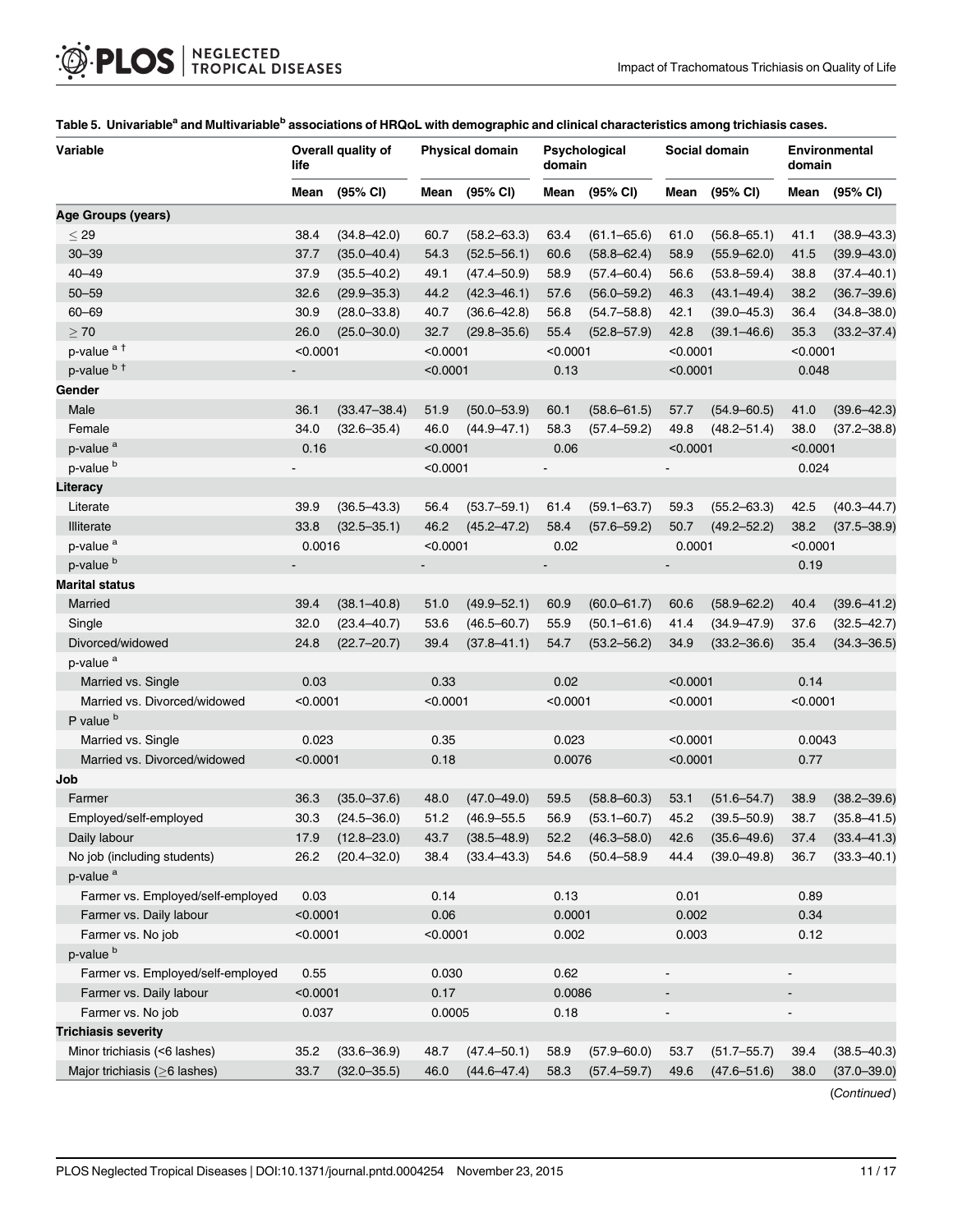#### Table 5. (Continued)

| Variable                          | life                     | Overall quality of |          | <b>Physical domain</b> |                | Psychological<br>domain |                              | Social domain   |                          | Environmental<br>domain |  |
|-----------------------------------|--------------------------|--------------------|----------|------------------------|----------------|-------------------------|------------------------------|-----------------|--------------------------|-------------------------|--|
|                                   | Mean                     | (95% CI)           | Mean     | (95% CI)               | Mean           | (95% CI)                | Mean                         | (95% CI)        | Mean                     | (95% CI)                |  |
| p-value <sup>a</sup>              | 0.22                     |                    | 0.005    |                        | 0.60           |                         | 0.004                        |                 | 0.05                     |                         |  |
| p-value <sup>b</sup>              | $\overline{\phantom{a}}$ |                    |          |                        | $\overline{a}$ |                         | $\overline{a}$               |                 | $\overline{\phantom{a}}$ |                         |  |
| <b>Trichiasis duration</b>        |                          |                    |          |                        |                |                         |                              |                 |                          |                         |  |
| $2$                               | 35.0                     | $(32.2 - 37.8)$    | 50.2     | $(47.8 - 52.6)$        | 59.4           | $(57.6 - 61.3)$         | 51.4                         | $(47.8 - 55.0)$ | 39.7                     | $(38.1 - 41.2)$         |  |
| $2 - 4$                           | 34.7                     | $(32.4 - 37.0)$    | 49.3     | $(47.6 - 51.0)$        | 60.1           | $(58.7 - 61.4)$         | 54.9                         | $(52.1 - 57.6)$ | 37.9                     | $(36.6 - 39.1)$         |  |
| $5 - 9$                           | 35.9                     | $(33.5 - 38.4)$    | 47.6     | $(45.7 - 49.5)$        | 58.2           | $(56.5 - 59.8)$         | 51.7                         | $(47.8 - 54.5)$ | 40.0                     | $(38.6 - 41.4)$         |  |
| $10 - 15$                         | 34.7                     | $(31.3 - 38.1)$    | 46.1     | $(43.7 - 48.5)$        | 59.6           | $(57.5 - 61.6)$         | 53.4                         | $(49.9 - 56.9)$ | 39.3                     | $(37.6 - 41.0)$         |  |
| $\geq$ 15                         | 31.2                     | $(28.2 - 34.2)$    | 41.7     | $(39.1 - 44.3)$        | 55.8           | $(53.7 - 57.9)$         | 45.0                         | $(41.7 - 48.3)$ | 36.7                     | $(35.0 - 38.4)$         |  |
| p-value <sup>at</sup>             | 0.11                     |                    | < 0.0001 |                        | 0.005          |                         | 0.003                        |                 | 0.14                     |                         |  |
| p-value b t                       |                          |                    |          |                        | -              |                         |                              |                 |                          |                         |  |
| <b>Corneal Opacity</b>            |                          |                    |          |                        |                |                         |                              |                 |                          |                         |  |
| No/peripheral opacity             | 36.6                     | $(35.0 - 38.1)$    | 50.3     | $(49.0 - 51.5)$        | 59.8           | $(58.8 - 60.8)$         | 53.4                         | $(51.5 - 55.3)$ | 39.3                     | $(38.4 - 40.2)$         |  |
| Opacity involving the visual axis | 31.9                     | $(30.1 - 33.7)$    | 43.7     | $(42.3 - 45.1)$        | 57.4           | $(56.2 - 58.6)$         | 49.5                         | $(47.4 - 51.5)$ | 37.9                     | $(36.9 - 38.9)$         |  |
| p-value <sup>a</sup>              | 0.0002                   |                    | < 0.0001 |                        | 0.003          |                         | 0.006                        |                 | 0.04                     |                         |  |
| p-value <sup>b</sup>              |                          |                    | 0.057    |                        |                |                         |                              |                 |                          |                         |  |
| Presenting VA in the better eye   |                          |                    |          |                        |                |                         |                              |                 |                          |                         |  |
| Normal $(≥6/18)$                  | 37.0                     | $(33.5 - 38.4)$    | 51.5     | $(50.4 - 52.6)$        | 60.2           | $(59.2 - 61.2)$         | 54.9                         | $(53.2 - 56.7)$ | 39.9                     | $(39.1 - 40.8)$         |  |
| MVI (<6/18 to $\geq$ 6/60)        | 31.0                     | $(28.9 - 33.2)$    | 40.8     | $(39.2 - 42.4)$        | 56.6           | $(55.4 - 57.9)$         | 46.0                         | $(43.6 - 48.4)$ | 37.0                     | $(35.8 - 38.1)$         |  |
| SVI (<6/60 to >3/60)              | 23.6                     | $(13.6 - 33.6)$    | 34.9     | $(29.0 - 40.9)$        | 54.9           | $(48.1 - 61.6)$         | 46.8                         | $(34.7 - 58.8)$ | 33.0                     | $(27.6 - 38.3)$         |  |
| Blind (<3/60)                     | 19.1                     | $(8.4 - 29.8)$     | 31.1     | $(21.5 - 40.7)$        | 49.0           | $(39.2 - 58.8)$         | 43.1                         | $(30.3 - 56.0)$ | 31.4                     | $(24.3 - 38.5)$         |  |
| p-value <sup>at</sup>             | < 0.0001                 |                    | < 0.0001 |                        | < 0.0001       |                         | < 0.0001                     |                 | < 0.0001                 |                         |  |
| p-value b t                       | 0.068                    |                    | 0.0010   |                        | 0.054          |                         | $\qquad \qquad \blacksquare$ |                 | 0.17                     |                         |  |
| <b>Contrast sensitivity</b>       |                          |                    |          |                        |                |                         |                              |                 |                          |                         |  |
| 1 (Best score)                    | 36.5                     | $(36.4 - 40.5)$    | 55.5     | $(54.0 - 57.0)$        | 61.5           | $(60.2 - 62.7)$         | 58.1                         | $(55.6 - 60.4)$ | 41.0                     | $(39.8 - 42.2)$         |  |
| $\overline{c}$                    | 36.9                     | $(34.2 - 39.6)$    | 46.6     | $(44.6 - 48.7)$        | 58.2           | $(56.5 - 59.9)$         | 51.9                         | $(48.6 - 55.2)$ | 40.0                     | $(38.5 - 41.3)$         |  |
| 3                                 | 32.0                     | $(29.7 - 34.4)$    | 45.3     | $43.6 - 47.0$          | 58.5           | $(57.0 - 59.9)$         | 49.3                         | $(46.4 - 52.1)$ | 38.1                     | $(36.9 - 39.3)$         |  |
| 4 (Worst score)                   | 29.2                     | $(26.6 - 31.7)$    | 38.0     | $(36.1 - 39.9)$        | 55.3           | $(53.5 - 57.2)$         | 44.5                         | $(41.6 - 47.4)$ | 34.9                     | $(33.5 - 36.3)$         |  |
| p-value <sup>at</sup>             | < 0.0001                 |                    | < 0.0001 |                        |                | < 0.0001                |                              | < 0.0001        |                          | < 0.0001                |  |
| p-value <sup>bt</sup>             |                          |                    | 0.0008   |                        | 0.15           |                         | 0.18                         |                 | 0.027                    |                         |  |
| Other health problems             |                          |                    |          |                        |                |                         |                              |                 |                          |                         |  |
| No                                | 37.2                     | $(35.8 - 38.6)$    | 51.8     | $(50.6 - 52.9)$        | 60.4           | $(59.5 - 61.4)$         | 53.4                         | $(51.6 - 55.2)$ | 39.8                     | $(39.0 - 40.7)$         |  |
| Yes                               | 30.0                     | $(27.9 - 32.1)$    | 40.0     | $(38.5 - 41.4)$        | 55.9           | $(54.6 - 57.1)$         | 48.7                         | $(46.6 - 50.9)$ | 36.8                     | $(35.8 - 37.8)$         |  |
| p-value <sup>a</sup>              | < 0.0001                 |                    | <0.0001  |                        | <0.0001        |                         | 0.002                        |                 | < 0.0001                 |                         |  |
| p-value <sup>b</sup>              | 0.0018                   |                    | < 0.0001 |                        | 0.0002         |                         | $\qquad \qquad \blacksquare$ |                 | 0.080                    |                         |  |
| Self rated wealth                 |                          |                    |          |                        |                |                         |                              |                 |                          |                         |  |
| Very wealthy / Wealthy            | 54.7                     | $(48.4 - 60.9)$    | 56.8     | $(52.0 - 61.6)$        | 62.8           | $(57.8 - 67.7)$         | 59.4                         | $(50.6 - 68.2)$ | 46.3                     | $(42.4 - 50.2)$         |  |
| Middle                            | 46.0                     | $(44.6 - 47.3)$    | 52.4     | $(51.0 - 53.7)$        | 62.4           | $(61.4 - 63.4)$         | 59.8                         | $(57.9 - 61.7)$ | 42.7                     | $(41.7 - 43.6)$         |  |
| Poor / Very Poor                  | 23.4                     | $(22.0 - 24.8)$    | 42.5     | $(41.2 - 43.8)$        | 55.4           | $(54.3 - 56.4)$         | 44.2                         | $(42.3 - 46.1)$ | 34.8                     | $(34.0 - 35.7)$         |  |
| p-value <sup>at</sup>             | < 0.0001                 |                    | < 0.0001 |                        | < 0.0001       |                         | < 0.0001                     |                 | < 0.0001                 |                         |  |
| p-value <sup>bt</sup>             |                          | < 0.0001           |          | < 0.0001               | < 0.0001       |                         |                              | < 0.0001        |                          | < 0.0001                |  |

a P-values from univariable analysis.

<sup>b</sup> P-values from multivariable analysis. P-values are calculated using linear regression. For ordinal exposures with three or more categories the † p-values are calculated for trend. Using the Benjamini and Hochberg method, only tests with a p-value below 0.03 have a False Discovery Rate of <5%. Variables with univariable p<0.05 were included in the multivariable model, then those with p>0.2 were excluded (dashed line) from the final model after likelihood ratio test. MV = Moderate Visual Impairment; SVI = Severe Visual Impairment. HRQoL = Health related Quality of Life.

doi:10.1371/journal.pntd.0004254.t005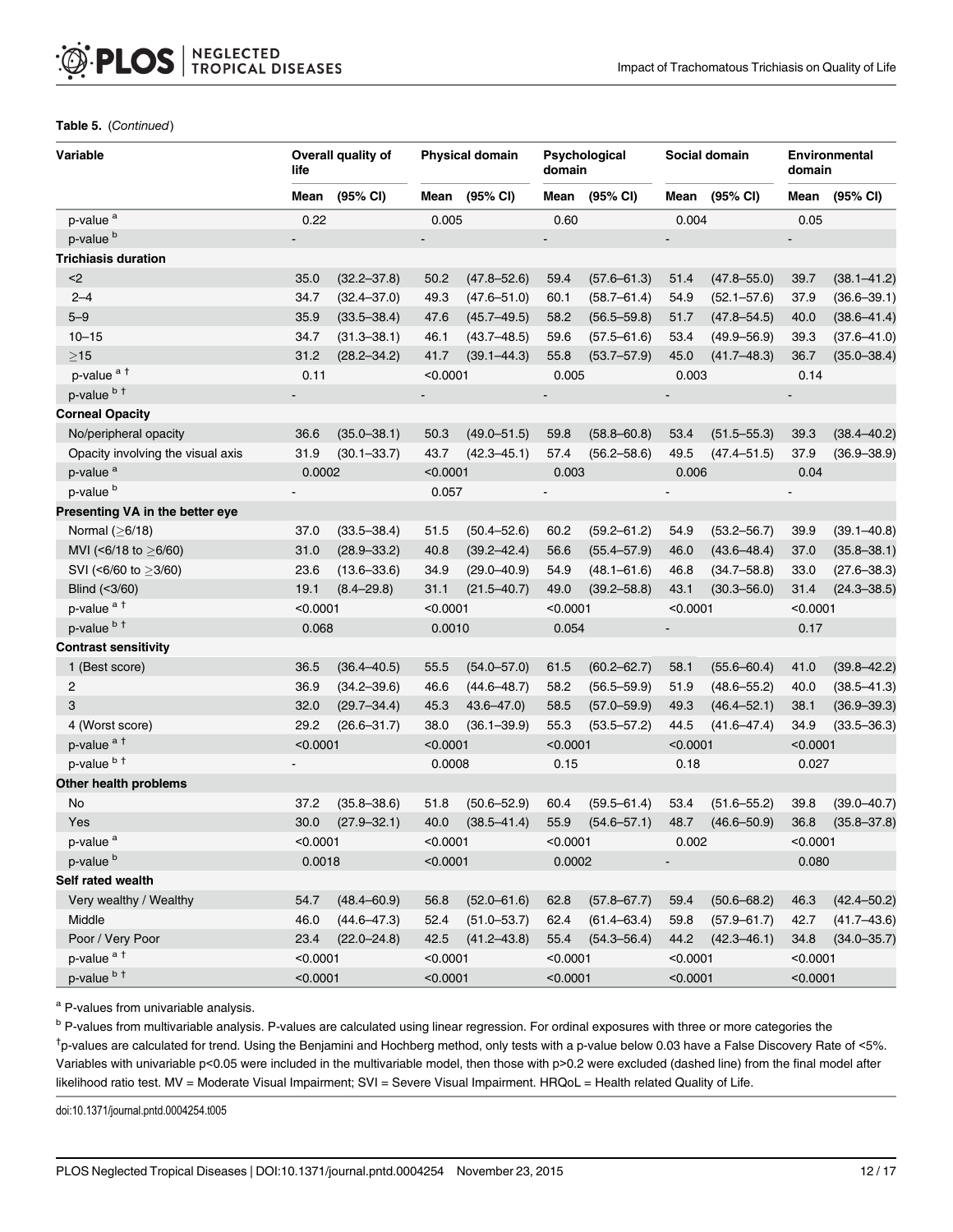<span id="page-12-0"></span>and severe ocular pain or discomfort, respectively  $(p<0.0001)$ . The cases reported the following effects of trichiasis: 596 (59%) felt ashamed or embarrassed; 913 (91.3%) worried that they might lose their remaining eyesight; 70 (7.0%) had been troubled in their marriage and ignored by their marriage partner; 681 (68.1%) reported sleeping problems, largely due to pain (675/ 681 (67.5%)) from the trichiasis.

## Validity and reliability of the QoL Data

Satisfying the known-groups difference criteria, the trichiasis cases had significantly lower VRQoL and HRQoL scores in all domains  $(p<0.0001)$  than the controls [\(Table 2](#page-7-0)). With respect to convergence validity, worsening visual acuity and contrast sensitivity scores, trichiasis duration and central corneal opacity were significantly associated with lower scores in all four domains of VRQoL [\(Table 4](#page-8-0)). The VRQoL data were reliable after being assessed for internal consistency with a Cronbach's alpha: coefficients of >0.80. The overall QoL data showed very high internal consistency with a Cronbach's alpha of 0.90. The physical health, psychological, social and environment domains demonstrated internal consistency with Cronbach's alpha of 0.87, 0.65, 0.47, and 0.64, respectively.

## **Discussion**

Trachomatous trichiasis results in considerable morbidity even before the development of irreversible visual impairment or blindness from corneal opacification. The eyelashes constantly rub the cornea causing irritation and pain [[26](#page-16-0)]. However, despite these important consequences there are surprisingly limited data on the impact of trichiasis on quality of life. Moreover, few studies have investigated the resulting functional physical impairment  $[27,28]$  $[27,28]$ . The psychological and social effects of trichiasis have usually been overlooked. Little information has previously been collected using validated tools. In response, this study was conducted to address these gaps, using standard WHO QoL instruments, and found that trachomatous trichiasis has a very profound impact on both VRQoL and HRQoL, even prior to the development of visual impairment.

## Vision related quality of life

Overall, the VRQoL of trichiasis cases was substantially lower in all domains compared to controls. When we restricted the analysis to people with a visual acuity of 6/18 or better, the difference in VRQoL was of a similar magnitude and was highly significant. This is an important observation, which demonstrates that trichiasis reduces VRQoL even before impairment of visual acuity develops.

We found that, of the four sub-scales, the one with the largest difference was the visual symptom subscale. This is a composite of questions about visual functioning, pain/discomfort, glare and light/dark adaption. The general functioning subscale showed the smallest difference compared to controls. This may be because approximately two-thirds of trichiasis cases had normal vision, and this subscale includes items on vision difficulties and role limitation.

Consistent with our study, several other studies have demonstrated the effect trichiasis has on physical functioning  $[26-28]$  $[26-28]$  $[26-28]$ . A population-based study in Tanzania found trichiasis without visual impairment results in limitation of physical functioning in women that was comparable to limitation associated with visual impairment from other causes [[27](#page-16-0)]. A qualitative study of 23 women with trichiasis in Niger (without a control group for comparison) reported trichiasis had marked effects on the general well-being of these individuals and was linked to physical disability and inability to work and earn an income [\[26\]](#page-16-0). In a study conducted in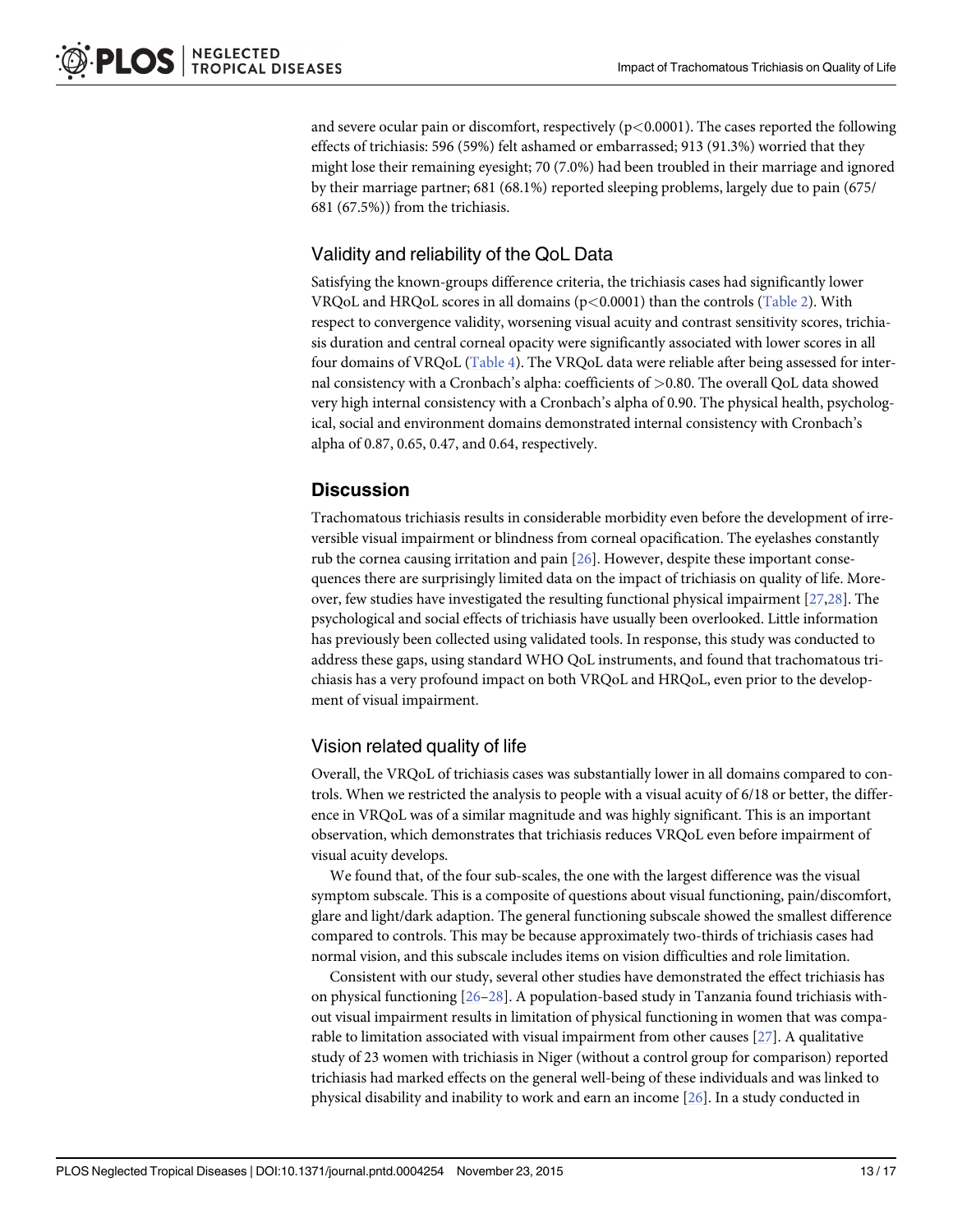<span id="page-13-0"></span>southern Ethiopia, 61% of trichiasis cases reported difficulty in physical functioning including walking, recognizing faces and performing day-to-day farming activities [\[28](#page-16-0)].

Among trichiasis cases, VRQoL was significantly lower with central corneal opacity, increasing trichiasis duration and decreasing visual acuity and contrast sensitivity scores. This suggests that trichiasis cases had significantly lower contrast sensitivity than the controls. Other studies have found conditions such as dry eyes and reduced tear break-up time, resulting from progressive conjunctival scarring and ocular epithelial tissues damage, are associated with reduced contrast sensitivity score [[29,30](#page-16-0)]. Impaired contrast sensitivity score can greatly affect the person's ability to recognise objects and perform daily activities under different conditions. A recent study conducted on glaucoma patients revealed that contrast sensitivity plays a major role in daily functioning and VRQoL; and the contrast sensitivity score was correlated with VRQoL indicators such as facial recognition, finding objects, motion detection and general vision [\[22](#page-16-0)]. Poor contrast sensitivity has been associated with physical injuries from accidents, suggesting that it would greatly hamper overall well being [\[31,32\]](#page-16-0). The association between trichiasis severity and the visual symptom subscale was weakened after including trichiasis duration in the multivariable regression model. Severity and duration are not independent of each other. The general functioning subscale of the VRQoL and physical health domain in HRQoL were lower in females than males. Although the reason is not apparent, a similar finding has been reported in a Tanzanian study: women without visual impairment were more likely to have functional limitation than their male counterparts [[27\]](#page-16-0).

## Health related quality of life

Trichiasis cases had a poorer HRQoL than controls in all domains, again even without visual impairment. Strikingly, the physical domain in the WHOQOL-BREF, which includes questions on pain and discomfort, had the highest mean score difference between cases and controls, emphasising the suffering trichiasis causes. Among the QoL domains, the environmental domain had the lowest score in both trichiasis cases and controls. This domain is built from items such as satisfaction with financial resources, access to health service, transport, information and leisure activities, which generally have low availability in the communities where this study was conducted. Hence, participants would be anticipated to have a lower rate of satisfaction for these items.

The WHOQOL-BREF has been used to assess HRQoL of entropion patients (with and without trichiasis) [\[5](#page-15-0)]. Apart from the environment domain scores of the trichiasis cases, the average QoL scores of trichiasis cases and controls in all domains in the Indian study were generally lower than those we recorded in Ethiopia [[5](#page-15-0)]. This difference could be attributed to two things. Firstly, perceptions towards QoL in Indian and Ethiopian communities could be different. Secondly, in the Indian study, all participants were recruited from hospital, compared to community-based recruitment in our study. Hospital participants might be more likely to report poor QoL than people in the community  $[14]$ . In contrast to trichiasis, there is an extensive literature about the impact of cataract on QoL  $[7,9-11,33]$  $[7,9-11,33]$  $[7,9-11,33]$  $[7,9-11,33]$  $[7,9-11,33]$  $[7,9-11,33]$ . However, there are fundamental differences between cataract and trichiasis in the nature of visual loss, pain and other symptoms they cause.

## Validity and reliability of QoL data

These tools have previously been reported to be valid and reliable in studies conducted in similar settings to this study  $[9-11,14,18-20]$  $[9-11,14,18-20]$  $[9-11,14,18-20]$  $[9-11,14,18-20]$  $[9-11,14,18-20]$  $[9-11,14,18-20]$  $[9-11,14,18-20]$  $[9-11,14,18-20]$  $[9-11,14,18-20]$ . In this study, both the VRQoL and HRQoL data measured what they were intended to measure (construct validity) by demonstrating significant differences in the scores between groups known to be different; cases and controls had lower and higher scores respectively. The VRQoL data also showed that sub-scales correlate well with measures of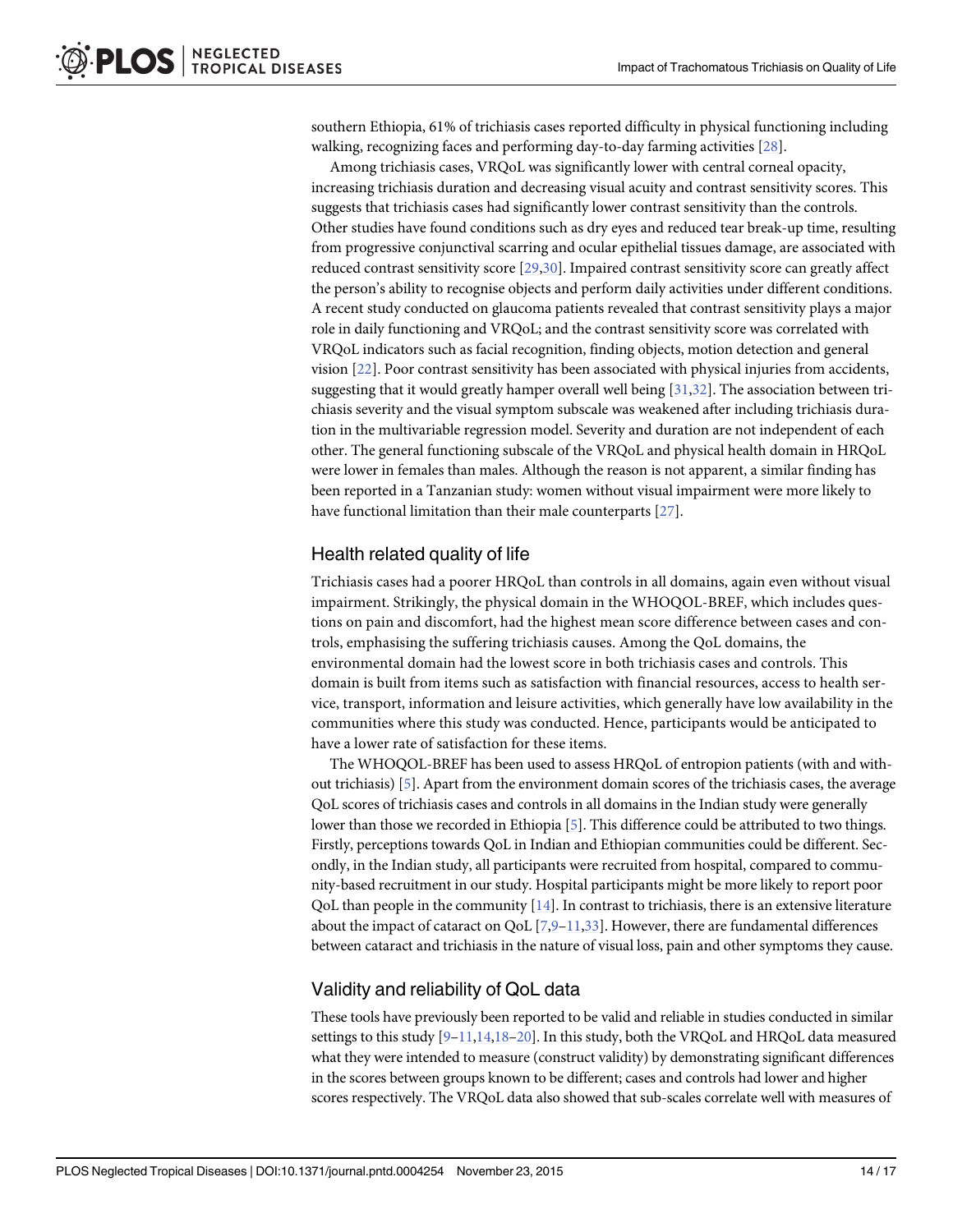similar constructs (convergent validity) such as visual acuity and contras sensitivity where worsening in these measures is associated with lower VRQoL subscale scores. There was evidence of higher homogeneity among the items in each VRQoL subscale (internal consistency) than the generally accepted criteria of >0.70. In the HRQoL data, the overall QoL and the physical health domain items were internally consistent and reliable in measuring the same construct, while the psychological, social relations and environment domains had less internal consistency. Similar psychometric properties have been reported in the field trial results of this tool in other countries [\[14\]](#page-15-0). The lower alpha score for the social relationship domain is anticipated as its analysis is based on three items instead of the generally recommended minimum four for evaluating internal consistency [[6](#page-15-0)]. Hence, this domain's results should be interpreted in caution, as there was insufficient evidence that the items in this domain are always measuring the same construct.

## Strengths and limitations

This is a large case-control study examining the impact of trichiasis on QoL. We used tools validated in settings similar to this study setting. The VRQoL tool has been validated in Kenya while the HRQoL tool has been tested and used in other studies in Ethiopia. The study has some limitations. Perfect matching was not achieved in terms of gender, resulting in more females in the controls than the trichiasis cases. However, all comparisons between cases and controls were adjusted for gender, age and self-rated wealth. A community-based screening method was employed to identify trichiasis cases. Although we think that this was an efficient and comprehensive approach to finding cases, it is possible that some cases might have been missed, particularly those with mild disease who may be less likely to come forward, which could lead to an overestimation of the QoL scores for trichiasis cases in general. Trichiasis is strongly associated with a poorer QoL, However, the cross-sectional nature of this study precludes us from drawing definite conclusions about causality. This question is being investigated by reassessing this group of people one year after surgery.

## **Conclusions**

In this Ethiopian population, we found that trichiasis cases have significantly lower VRQoL and HRQoL than controls regardless of visual impairment. The results provide solid data for advocacy and encourage programme leaders and funders to secure resources to promote trichiasis intervention. Trichiasis inflicts considerable physical and psychosocial trauma including sleep disturbance, low self-esteem and possibly a less stable marriage. The burden of trichiasis goes beyond visual loss. Timely treatment is needed not only to prevent visual loss but also alleviate physical and psychological suffering and social exclusion of trichiasis patients, thereby improving their physical and psychological health, general functioning and social relations. The comprehensive SAFE strategy is needed to prevent the development of trichiasis. The long-term effect of trichiasis surgery on VRQoL and HRQoL in trichiasis patients needs to be measured in longitudinal studies.

## Supporting Information

[S1 Checklist.](http://www.plosone.org/article/fetchSingleRepresentation.action?uri=info:doi/10.1371/journal.pntd.0004254.s001) STROBE Checklist. (DOCX)

## Acknowledgments

We thank the trachoma control program in Amhara National Regional State of Ethiopia, which is collaboration between the Regional Health Bureau and the Lions-Carter Center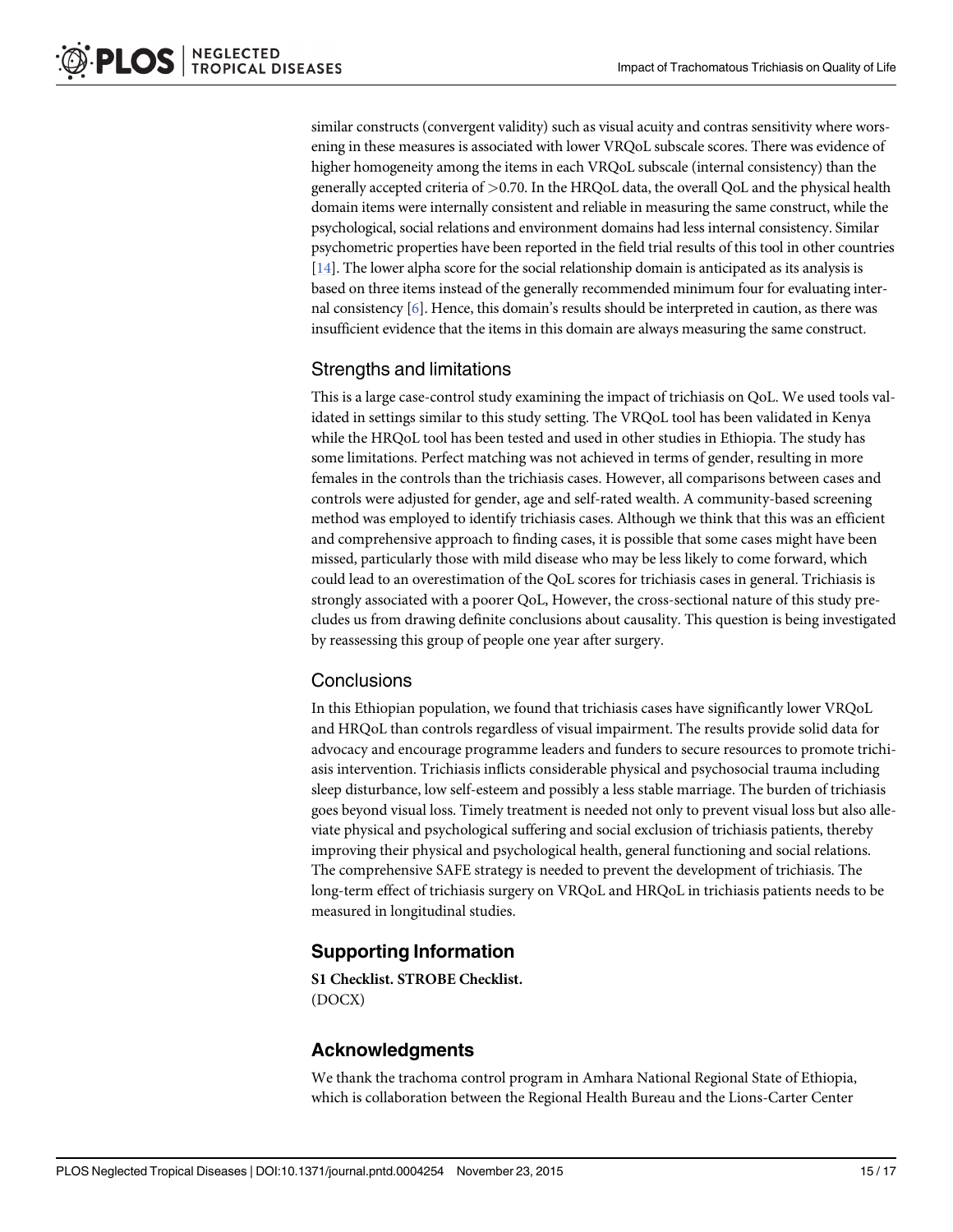<span id="page-15-0"></span>SightFirst Initiative; the research team in Bahirdar, Amhara Region which did the entire field work of the study; the study participants, West Gojam Zone Health Office and the respective Woreda Health Offices, and particularly Mecha Woreda Administration Office.

## Author Contributions

Conceived and designed the experiments: EH PME HK SP HW MJB. Performed the experiments: EH TW SA ZT MZ ZZ WG MJB. Analyzed the data: EH HAW MJB. Wrote the paper: EH TW SA ZT MZ ZZ WG KC PME HK RLB DCWM SNR SP HAW MJB.

#### **References**

- [1.](#page-1-0) Pascolini D, Mariotti SP (2012) Global estimates of visual impairment: 2010. British Journal of Ophthalmology 96: 614–618. doi: [10.1136/bjophthalmol-2011-300539](http://dx.doi.org/10.1136/bjophthalmol-2011-300539) PMID: [22133988](http://www.ncbi.nlm.nih.gov/pubmed/22133988)
- [2.](#page-1-0) World Health Organization (2014) WHO Alliance for the Global Elimination of Blinding Trachoma by the year 2020. Progress report on elimination of trachoma, 2013. Wkly Epidemiol Rec 89: 421–428. PMID: [25275153](http://www.ncbi.nlm.nih.gov/pubmed/25275153)
- [3.](#page-1-0) World Health Organization (2012) Global WHO alliance for the elimination of blinding trachoma by 2020. Weekly Epidemiological Record 87: 161–168. PMID: [22574352](http://www.ncbi.nlm.nih.gov/pubmed/22574352)
- [4.](#page-1-0) Murray CJ, Barber RM, Foreman KJ, Ozgoren AA, Abd-Allah F, et al. (2015) Global, regional, and national disability-adjusted life years (DALYs) for 306 diseases and injuries and healthy life expectancy (HALE) for 188 countries, 1990–2013: quantifying the epidemiological transition. The Lancet.
- [5.](#page-1-0) Dhaliwal U, Nagpal G, Bhatia MS (2006) Health-related quality of life in patients with trachomatous trichiasis or entropion. Ophthalmic Epidemiol 13: 59–66. PMID: [16510348](http://www.ncbi.nlm.nih.gov/pubmed/16510348)
- [6.](#page-2-0) World Health Organization (1998) Whoqol user manual: Programme on mental health: World Health Organization.
- [7.](#page-2-0) Polack S (2006) The Impact of Cataract Surgery on Health Related Quality of Life and Time-use in Kenya, Bangladesh and The Philippines: Thesis, London School of Hygiene and Tropical Medicine, University of London.
- [8.](#page-2-0) World Halth Organiszation Prevention of Blindness & Deafness. Consultation on Development of Standards for Characterization of Vision Loss and Visual Functioning. In: WHO/PBL, editor; 2003; Geneva
- [9.](#page-2-0) Polack S, Kuper H, Wadud Z, Fletcher A, Foster A (2008) Quality of life and visual impairment from cataract in Satkhira district, Bangladesh. British Journal of Ophthalmology 92: 1026–1030. doi: [10.1136/](http://dx.doi.org/10.1136/bjo.2007.134791) [bjo.2007.134791](http://dx.doi.org/10.1136/bjo.2007.134791) PMID: [18653592](http://www.ncbi.nlm.nih.gov/pubmed/18653592)
- 10. Polack S, Kuper H, Mathenge W, Fletcher A, Foster A (2007) Cataract visual impairment and quality of life in a Kenyan population. British Journal of Ophthalmology 91: 927–932. PMID: [17272387](http://www.ncbi.nlm.nih.gov/pubmed/17272387)
- [11.](#page-2-0) Polack S, Eusebio C, Fletcher A, Foster A, Kuper H (2010) Visual Impairment from Cataract and Health Related Quality of Life: Results from a Case-Control Study in the Philippines. Ophthalmic Epidemiology 17: 152–159. doi: [10.3109/09286581003731536](http://dx.doi.org/10.3109/09286581003731536) PMID: [20455844](http://www.ncbi.nlm.nih.gov/pubmed/20455844)
- [12.](#page-2-0) WHOQOL Group (1998) Development of the World Health Organization WHOQOL-BREF quality of life assessment. The WHOQOL Group. Psychol Med 28: 551–558. PMID: [9626712](http://www.ncbi.nlm.nih.gov/pubmed/9626712)
- [13.](#page-3-0) World Health Organization (1996) WHOQOL-BREF: introduction, administration, scoring and generic version of the assessment: field trial version, December 1996.
- [14.](#page-13-0) Skevington SM, Lotfy M, O'Connell KA (2004) The World Health Organization's WHOQOL-BREF quality of life assessment: psychometric properties and results of the international field trial. A report from the WHOQOL group. Quality of life Research 13: 299–310. PMID: [15085902](http://www.ncbi.nlm.nih.gov/pubmed/15085902)
- 15. Alavi Y, Kuper H (2010) Evaluating the Impact of Rehabilitation in the Lives of People with Disabilities and their Families in Low and Middle Income Countries: A Review of Tools. London School of Hygiene & Tropical Medicine, UK.
- [16.](#page-2-0) Saxena S, Carlson D, Billington R (2001) The WHO quality of life assessment instrument (WHOQOL-Bref): the importance of its items for cross-cultural research. Qual Life Res 10: 711–721. PMID: [11871592](http://www.ncbi.nlm.nih.gov/pubmed/11871592)
- [17.](#page-2-0) Emerson PM, Ngondi J, Biru E, Graves PM, Ejigsemahu Y, et al. (2008) Integrating an NTD with one of "the big three": combined malaria and trachoma survey in Amhara Region of Ethiopia. PLoS neglected tropical diseases 2: e197. doi: [10.1371/journal.pntd.0000197](http://dx.doi.org/10.1371/journal.pntd.0000197) PMID: [18350115](http://www.ncbi.nlm.nih.gov/pubmed/18350115)
- [18.](#page-3-0) Araya M, Chotai J, Komproe I, de Jong J (2007) Effect of Trauma on Quality of Life as Mediated by Mental Distress and Moderated by Coping and Social Support among Postconflict Displaced Ethiopians. Qual Life Res 16: 915–927. PMID: [17440829](http://www.ncbi.nlm.nih.gov/pubmed/17440829)